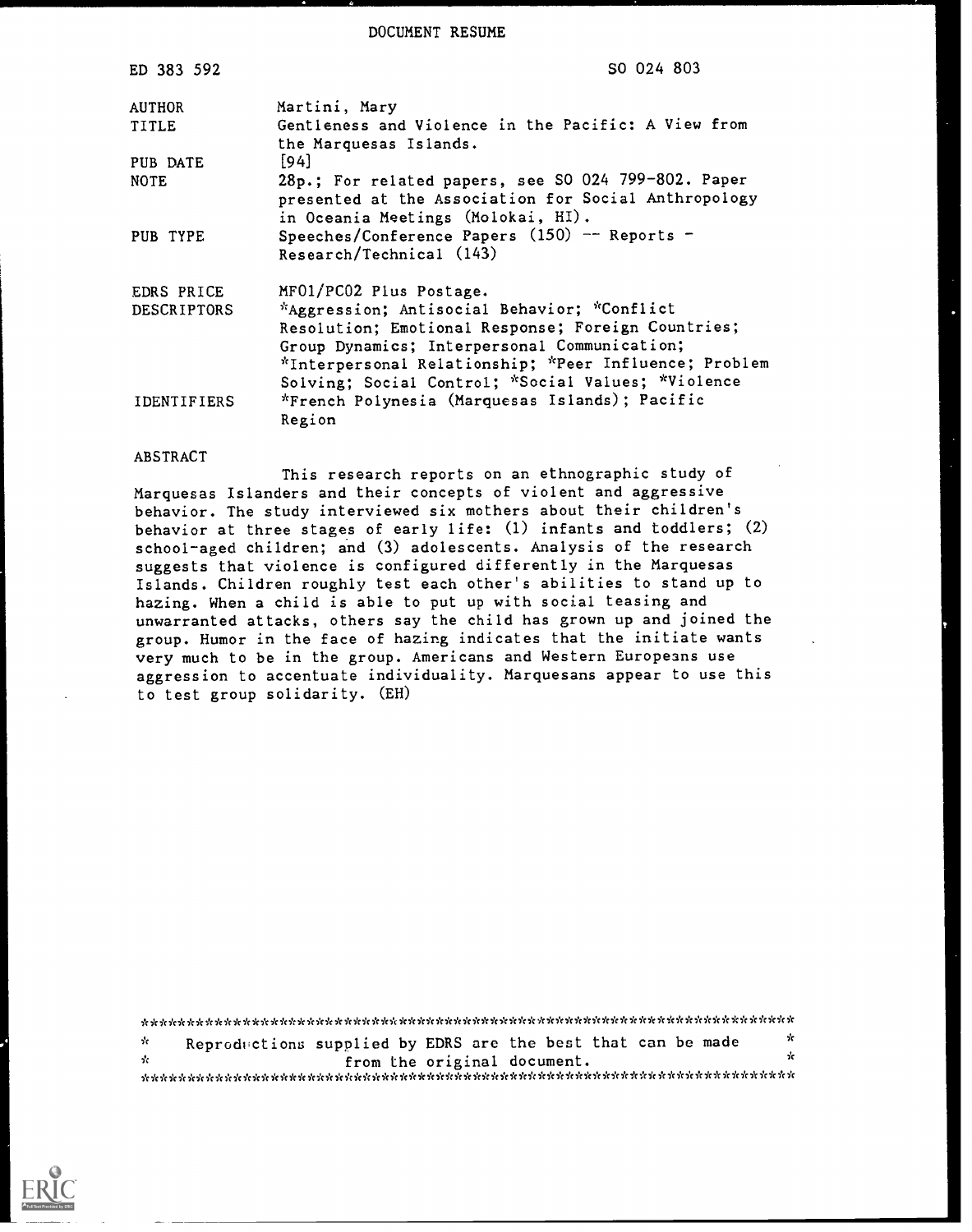$\mathbf{1}$ 

Gentleness and Violence in the Pacific: A View from the Marquesas Islands

> U.S. DEPARTMENT OF EDUCATION **DEPARTMENT OF EDUCATION** EDUCATIONAL RESOURCES INFORMATION CENTER (ERIC)

This document has been reproduced as a particle in the person or organization.

**1** originating it

C Minor changes have been made to improve reproduction duality

Points of view cr opinions stated in this docu-ment do not necessarily represent official OERI Position or policy

Mary Martini Department of Human Resources University of Hawaii at Manoa

"PERMISSION TO REPRODUCE THIS MATERIAL HAS BEEN GRANTED BY

TO THE EDUCATIONAL RESOURCER INFORMATION CENTER (ERIC)."

 $M$ 

Running head: GENTLENESS AND VIOLENCE IN THE PACIFIC

Paper presented at the Association for Social Anthropology in Oceania Meetings, Molokai, HI. Author's address: Mary Martini, Department of Human Resources, University of Hawaii at Manoa, 2515 Campus Rd., Honolulu, HI, 96822 (808) 956-2249.

# BEST COPY AVAILABLE

 $\sim$  $\sim$   $\sim$   $\sim$ 

 $\sim$ 

 $\mathbf{r}$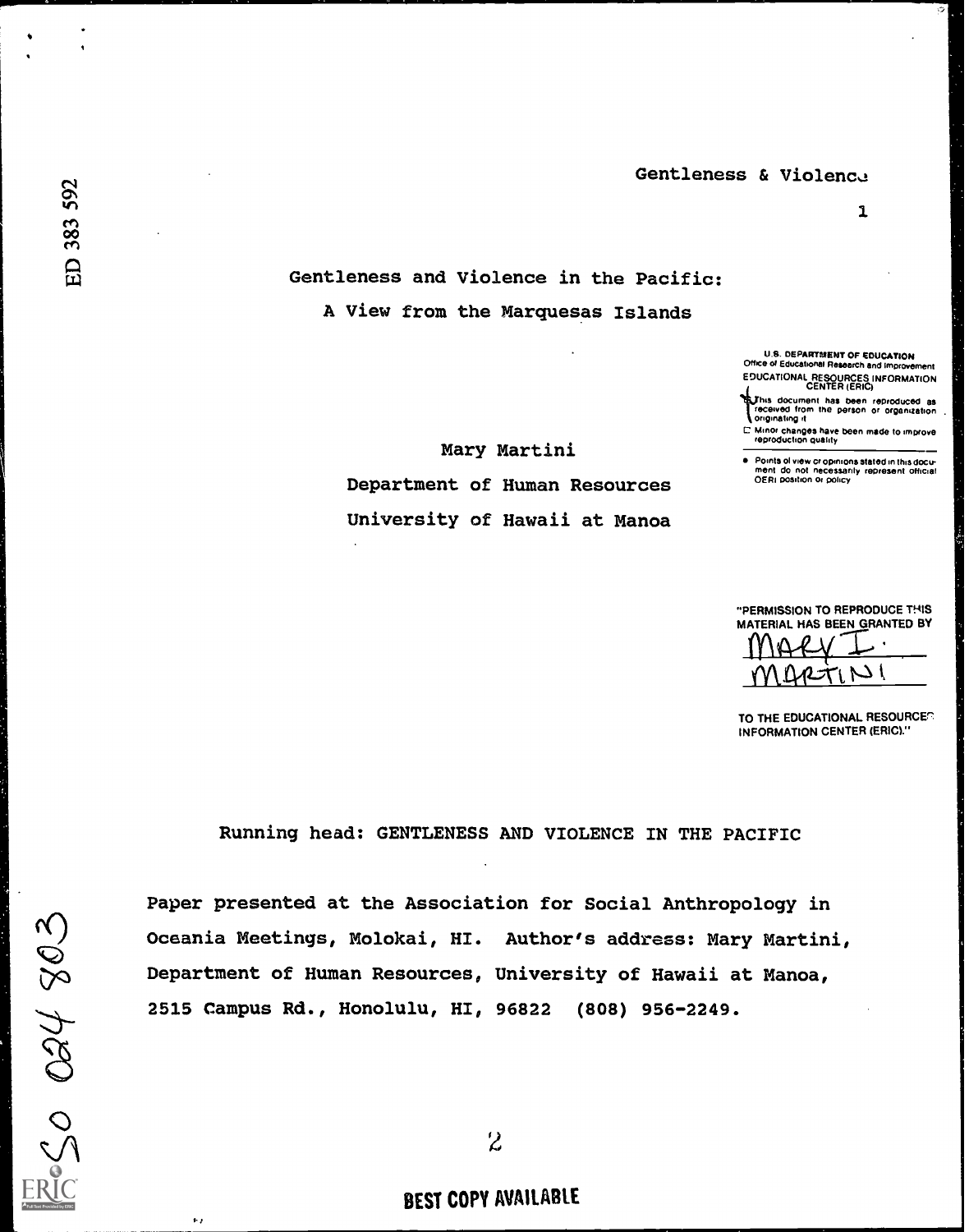2

# Gentleness and Violence in the Pacific: A View from the Marquesas Islands

While puzzling over what might constitute a violent act on this island in the Marquesas, where fist-fights occur biannually, I thought of: 1) incidents which seemed "wrong," "unjust," "unwarranted," "mean," or "unnecessarily harsh" to me, but not Marquesans; and, 2) incidents which seemed "not right" (a'i hei) or "bad" (mea hauhau) to Marquesans but didn't seem any more serious than usual, to me. I also remembered my surprise at mothers' reports about how they reacted to displays of anger, crying, sulking and fighting. These were not the lessons Americans seem to be teaching their children.

Hitting and bullying were common among children of all ages. Sometimes these occurred within family groups, but most frequently in peer groups. Bullying had its limits - but these were very different from our limits. Teasing, hitting and ganging up on outsiders seemed to serve specific purposes. Vicious mocking, prolonged teasing and subtle injury occurred continuously, but paired off fist fights were very rare. (I saw only two). Why was this so? and What was going on in the other incidents?

3

In this hand-out I present: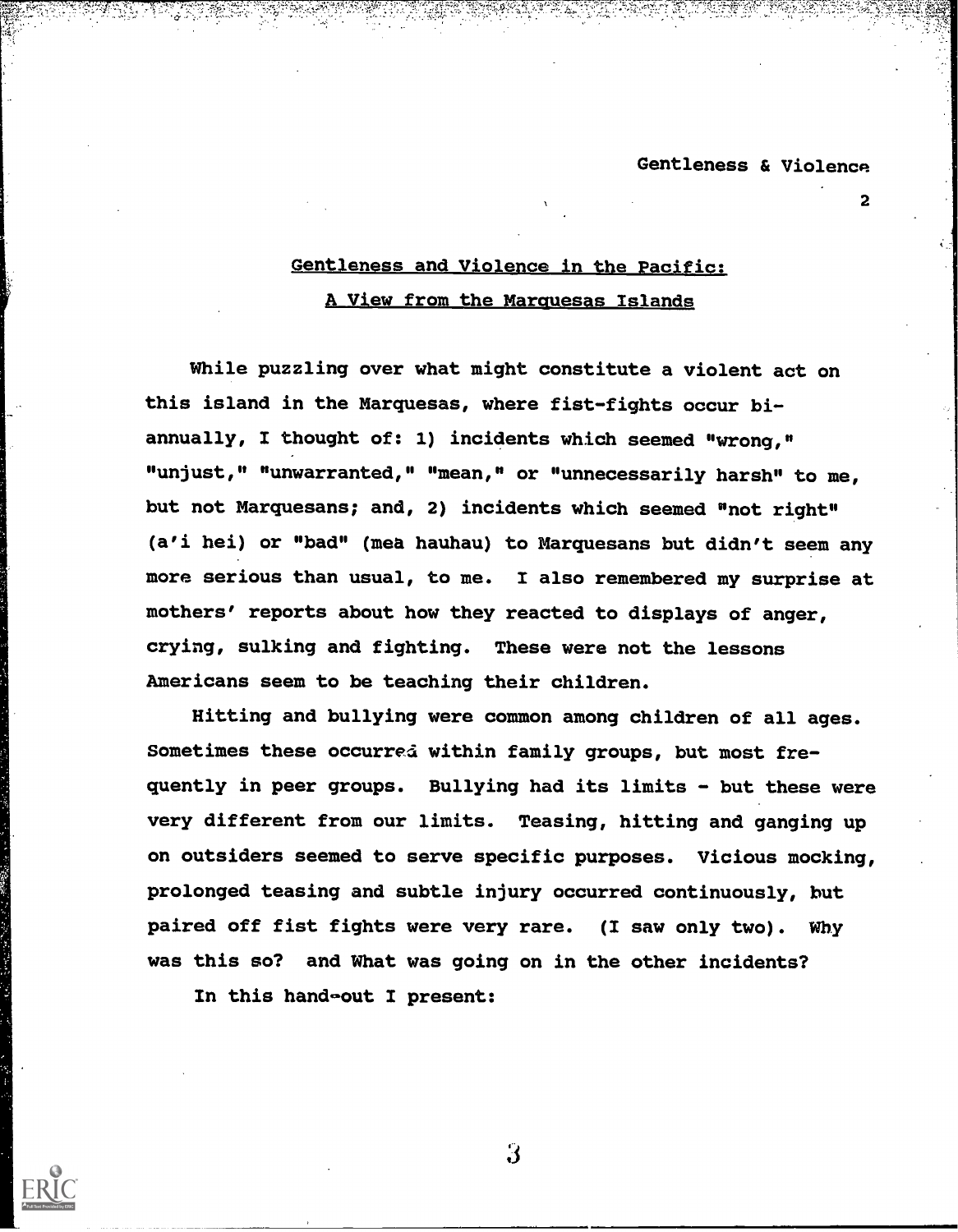3

- 1) Mothers' descriptions of how they react to anger, crying, sulking and fighting in children of different ages;
- 2) Incidents which seemed wrong to me but not to Marquesans;
- 3) Incidents which seemed wrong to Marquesans but not to me; and,
- 4) Children' reactions to pictures involving conflict.

## Lessons about Crying, Anger, Sulking and Fighting

I asked six mothers the following questions concerning children at three stages of early life. These concerned: 1) infants and toddlers (to 3 years); 2) school-aged children (6 to 11); and, 3) adolescents (12 to 16).

Crying (ue)

1. If a small child cries, what do you do?

- a. I say, "Don't make noise." I pick him up, calm him and say, "Don't cry."
- b. I pick her up, calm her and give her some food.
- c. I say, "Don't cry."
- d. If he's a small baby I feed him and change his clothes if he has defecated or urinated.
- e. I say, "What's your continuous crying about?" Sometimes she's hungry. I give her food.
- 2. If a school-aged child cries, what do you do?

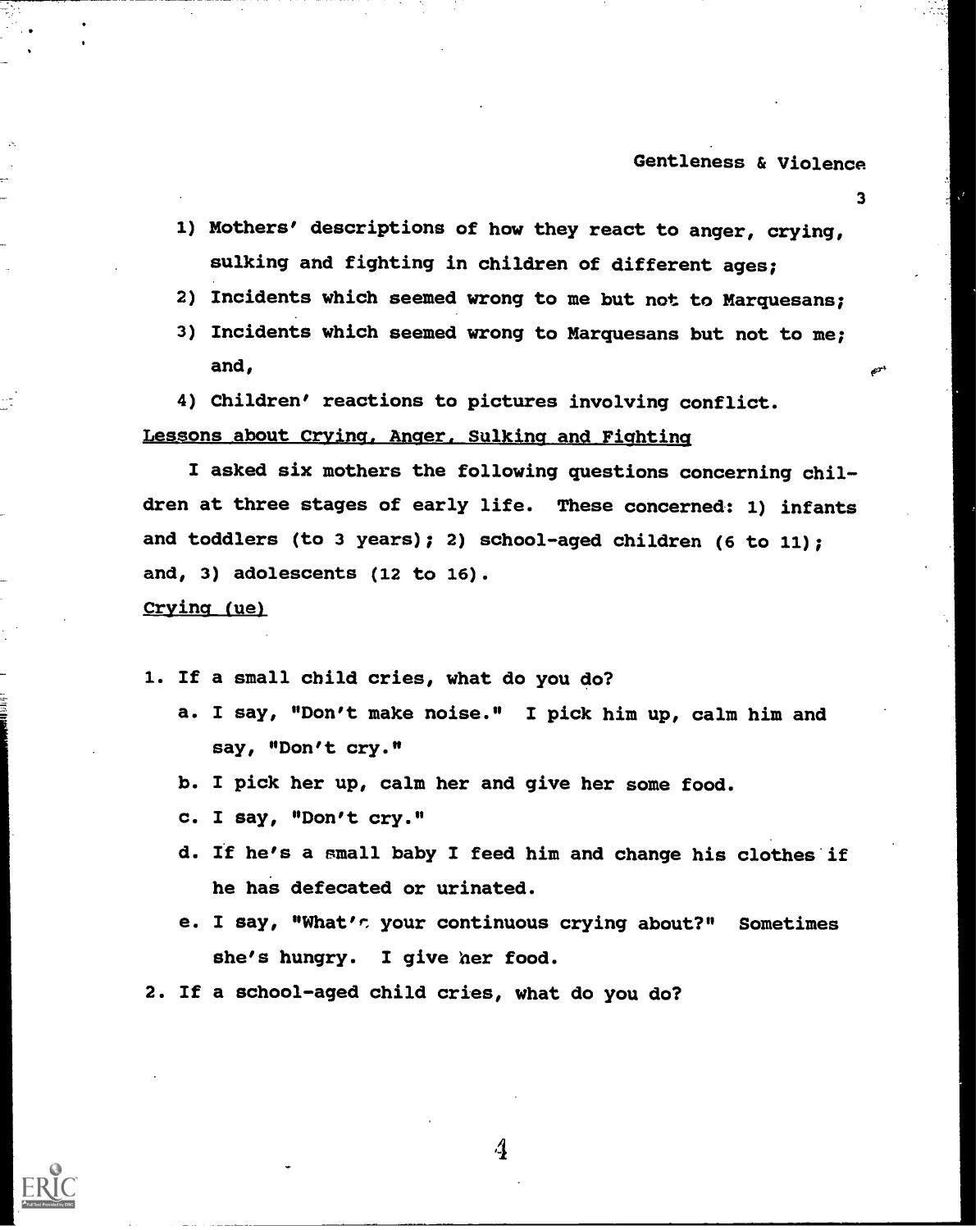4

- a. I say, "Don't make noise; I'm tired of listening to it." Then I slap him.
	- b. I say, "Don't cry."
	- c. I hit that child of mine.
	- d. I say, "What's your continuous crying about?" If she doesn't say, I beat her.
- 3. If an adolescent cries, what do you do?
	- a. I say, "Aren't you ashamed of crying? You're big. What's your continuous crying about? Aren't you ashamed of your crying? You're an old lady!"
	- b. I say, "Don't cry. Listen to your mother's words." If he's deaf to my words, I hit him with a stick. But my son listens. When I say something, he doesn't oppose or interrupt. When he wants to go out to walk around, he says, "Mama, I'm going out to walk around." I say, "Go ahead."

#### Rage (ha'o)

- 1, If a small child is furious, what do you do?
	- a. When his rage is finished, I slap him.
	- b. If she's a small baby I walk her around, carrying and jiggling her, like this. If she's bigger, I say, "Don't cry, just sit there; Mama's about to feed you."
	- c. I get him and slap him.
	- d. I say, "I'm going to slap you; finish with your rage."

 $\overline{\mathbf{d}}$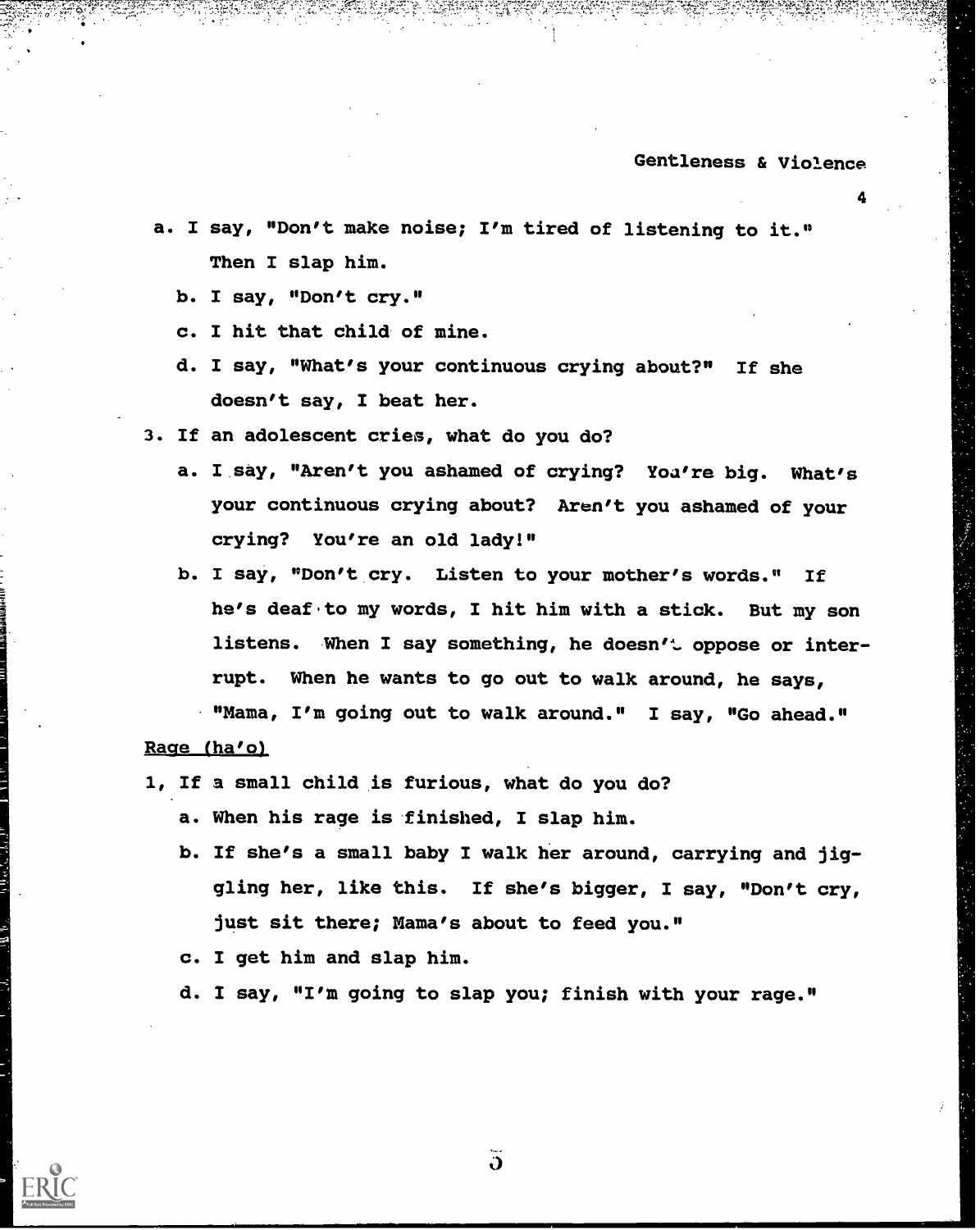5

- e. I say, "Don't be furious! Do you see this stick? Do you see this broom?"
- 2. if a school-aged child is furious, what do you do?
	- a. I slap him. I get the stick and hit him with the stick.
	- b. I say, "Don't be angry (peke). If you're angry, I'll slap you." The anger goes away.
	- c. If a large child is furious at a small child, I say, "Don't slap him." If he's furious at me, I slap him.
	- d. I say, "Don't be furious! Do you see this stick? Do you see this broom?"
	- e. I say, "I'm going to slap you. Finish with your rage!" If you don't slap him, that rage of his won't go away, and the bad(ness will remain).
- 3. If an adolescent is furious, what do you do?
	- a. Taure'are'a don't get furious.
	- b. If I say, "Bring me that thing," and the adolescent boy says, "I don't want to. I'm fed up." I say, "Get it! Don't you see (know) your mama?" Then I hit him with a stick. The next time, he runs away.
	- c. I say, "Don't be furious. 1°11 beat you."

### Anger with sulking

1. If a small child is very angry (peke pao) at you and doesn't want to talk to you, what do you do?

 $6\overline{)}$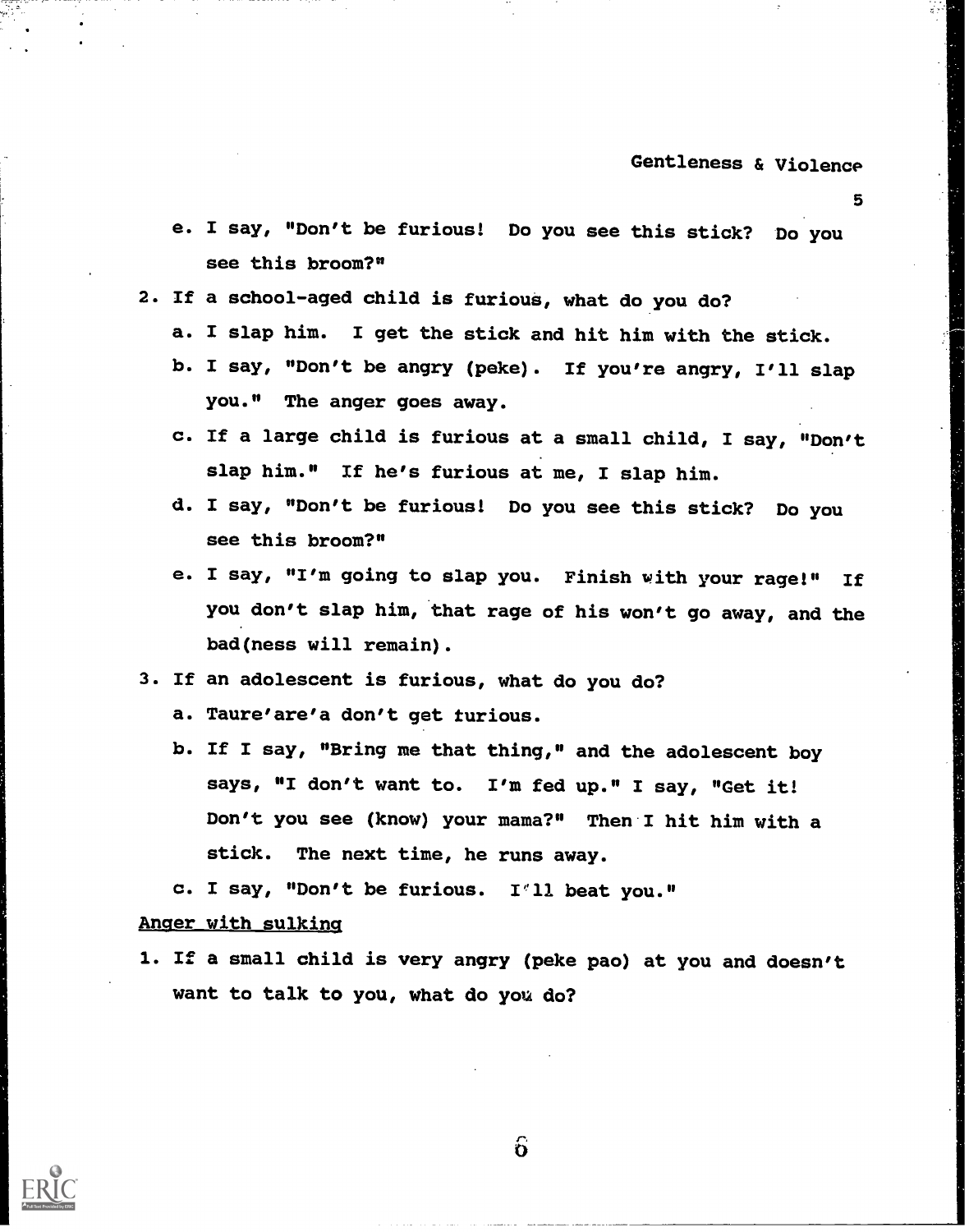6

a. He sits there and doesn't want to talk. You say, "Come here." He doesn't want to. You say, "Come here." He doesn't want to. He doesn't look. You get him and slap him. He cries. You pick him up and calm him. You say, "Stop crying" and the crying stops.

- b. I say, "Go take a shower and go to sleep." He takes a shower and goes to sleep. The anger goes away. Before the next day, even, the anger has disappeared.
- c. I say to him, "Why don't you talk to me?" He says, "I'm angry at you, Mama." I say, "Stop that anger." He cries because he isn't talking to me. I say, "Stop that anger (work); keep doing good and receiving good." (E noho me to meitai atu, metal mai).
- d. I say to him, "What's the root of your not wanting to talk to me? Are you about to be angry at me? I don't get angry at you for nothing. I get mad at you for your bad (actions). Don't act like this!"
- e. I say, "What's your continuous anger at me about?" He says something or other. If he doesn't tell me, I beat him.
- 2. If a school-aged child is very angry at you and doesn't want to talk to you, what do you do?
	- a. When Eroi (11) gets mad at me, he goes down to the sea. He doesn't come back until 5:00. He comes back and says, "Mama, where's dinner?" The anger has disappeared. It's

'2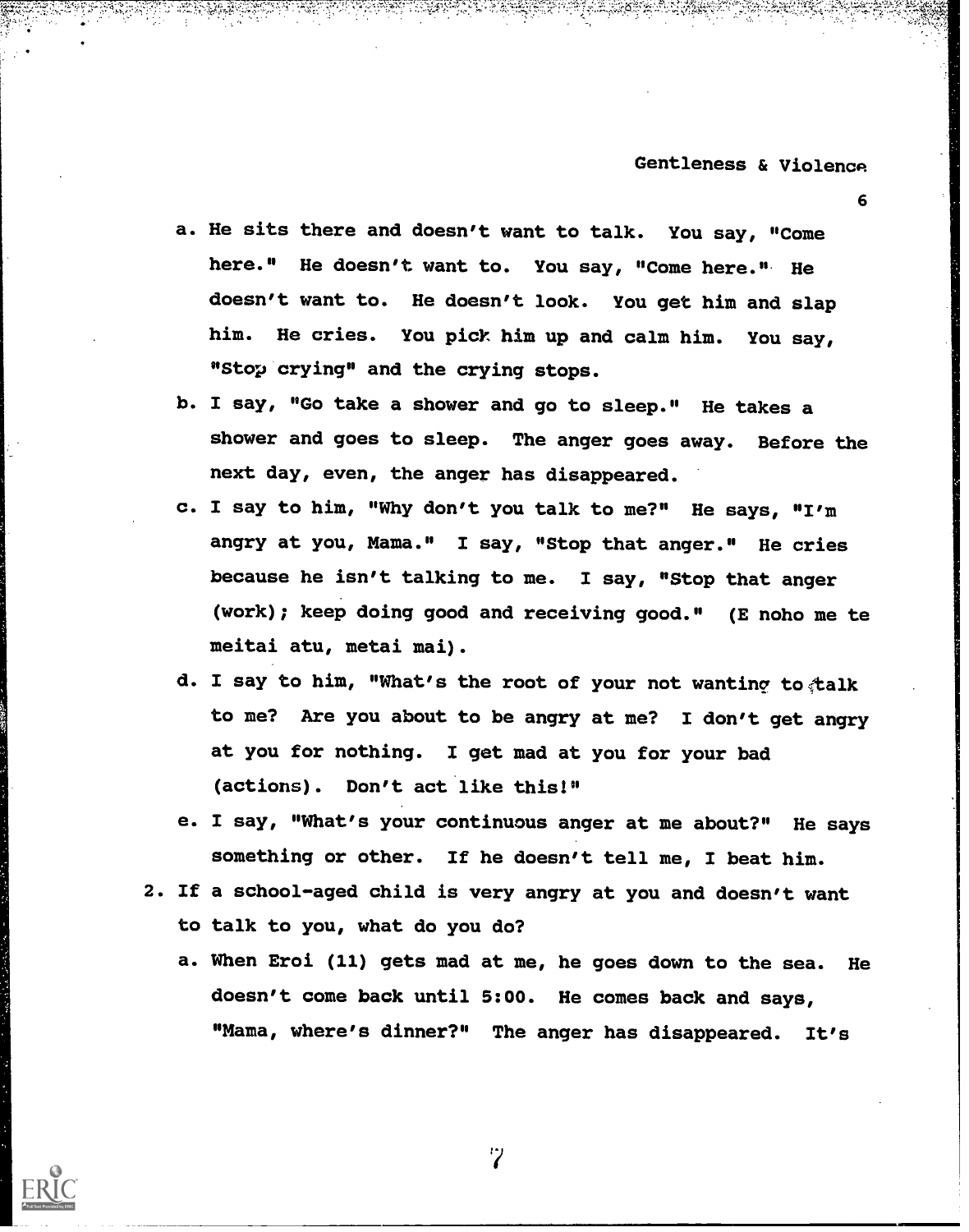7

different with adults. Anger doesn't disappear quickly. (They get) angry in the heart. (Mea peke io he hopu). That's a bad thing. The anger doesn't disappear for a long time. A long time ago, I was mad at my mother and father. For a long time the anger did not disappear. I saw that that thing wasn't good, that anger. Once, Teiki (husband) was mad at me. Three weeks went by and the anger did not disappear. Then he saw that that anger was not good. It disappeared. It's odd among adults. With children, the anger disappears quickly. With adults, no.

b. I don't say anything. His anger is his anger. Fighting (pipiki'e'e)

1. If small children fight, what do you do?

- a. It's up to each mother to get her own child. If I'm the mother of the larger child, I slap him and say, "Don't fool around; don't hit!"
- b. I get my child. If I see whose fault it was, I slap him
- c. I say, "Don't fight! Do good and receive good (meitai atu, meitai mai)." He doesn't fight anymore.
- d. I get the larger child and slap him.
- e. If my child is at fault I slap him.
- f. I say, "Whose fault is it?" If the small child (started it), I beat them both.
- 2. If school-aged children fight, what do you do?

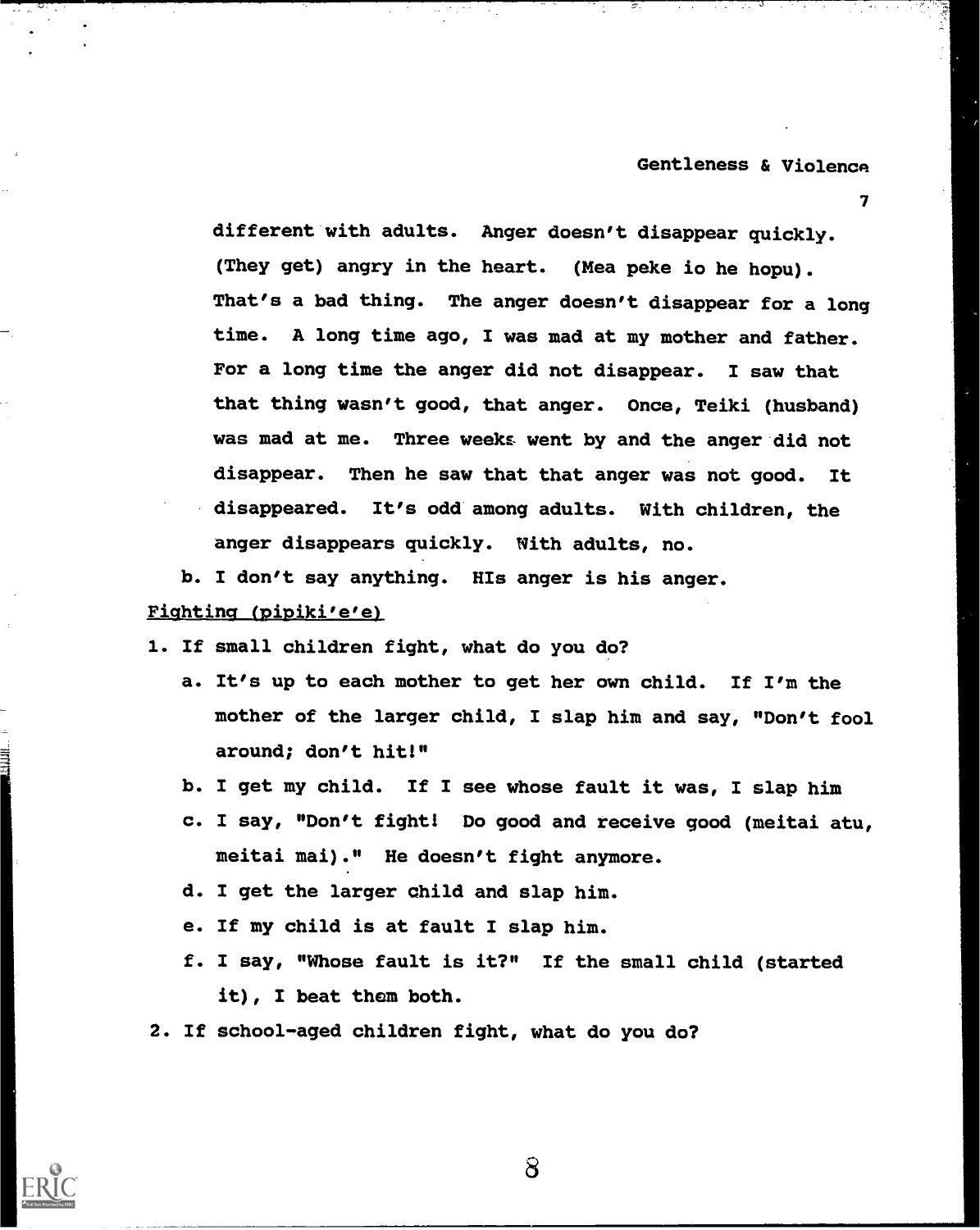8

- a. I go and get them both and slap them. The friend flees, crying and the friend flees, crying.
- b. If it is his fault, slap him. If you don't know whose fault it is, just get angry (peke pu).
- c. I say, "Don't fool around. If you fool around (fighting), I'll hit you with a stick.
- d. I ask Aporro (her 7 year old son), "Who's to blame?" He says it's the other's fault. I get and slap the other.
- e. I hit the one who's fault it is.
- 3. If adolescents fight, what do you do?
	- a. I don't have any adolescent boys. Adolescent girls don't fight. If somebody else's boys fight, I don't stop it.
	- b. I say, "Don't fight. You can't do any good work with fighting."
	- c. I hit them with a stick. When they see the stick they run. They're afraid of the stick.
	- d. I ask, "Who's to blame." Each says the other is to blame. I say, "Don't fight." They discuss it, but each says the other is to blame. This is sort of a problem. (Mea ina fifi).

Lncidents Which Seemed Harsh. Mean. Cruel. Unjust or Violent to Me

 $\Omega$ 

I)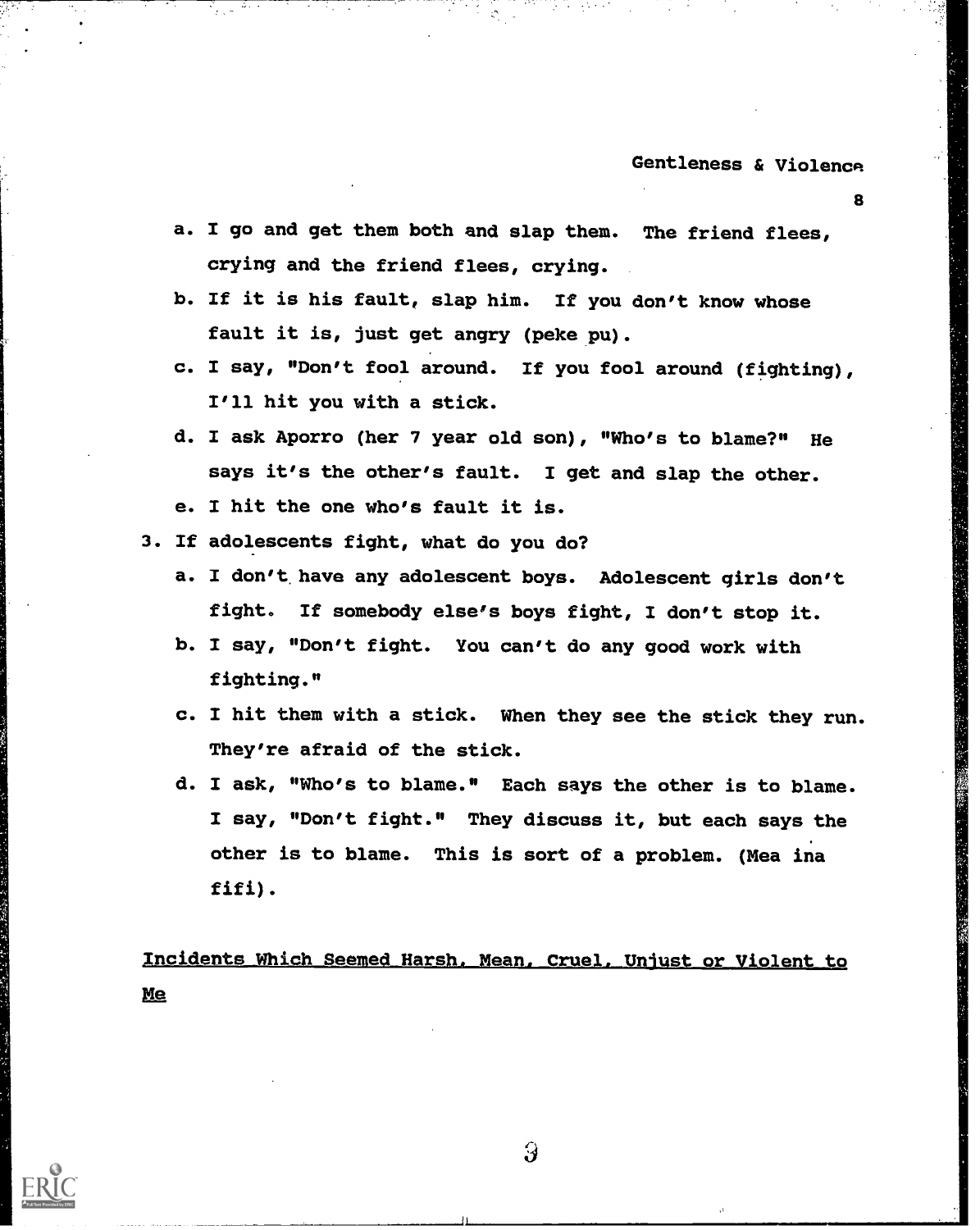9

Many actions, such as hitting and prolonged teasing between larger and smaller children, seemed "wrong," "unjust," and "unwarranted" to me. Marquesan adults and children paid little attention to these. At times, "bullying" went beyond limits of propriety. People actively disattended but rarely intervened. They often attributed these violations to the "brash" nature (mea va'a'vo) of the attacker, but felt no need or virtue in protecting the victim. Slapping, and hitting with a stick or switch were common discipline threats if not techniques. Learning to put up with group teasing, taunting, hitting and intrusion was a valuable skill. Children were encouraged not to be self-absorbed in activities or expression of emotions, but to attend to others' actions and one's effect on the group.

### Teasing a Toddler

A one-year-old sits on his adoptive grandmother's lap in church. He begins to squirm, she puts him down and gives him a handkerchief to play with. He throws it, she nods for him to fetch it, and he does so. She takes it, gives it back, he throws it again, and they repeat the game three times.

The fourth time, she refuses to give it back. He cries and reaches. She looks away. People look at them. He cries louder. She gives it to him. He throws it and waits for her to nod. She ignores him. He whimpers. She grabs the handkerchief. He cries louder. She slaps his mouth. He screams while watching her.

 $\Lambda$ <sup>1</sup>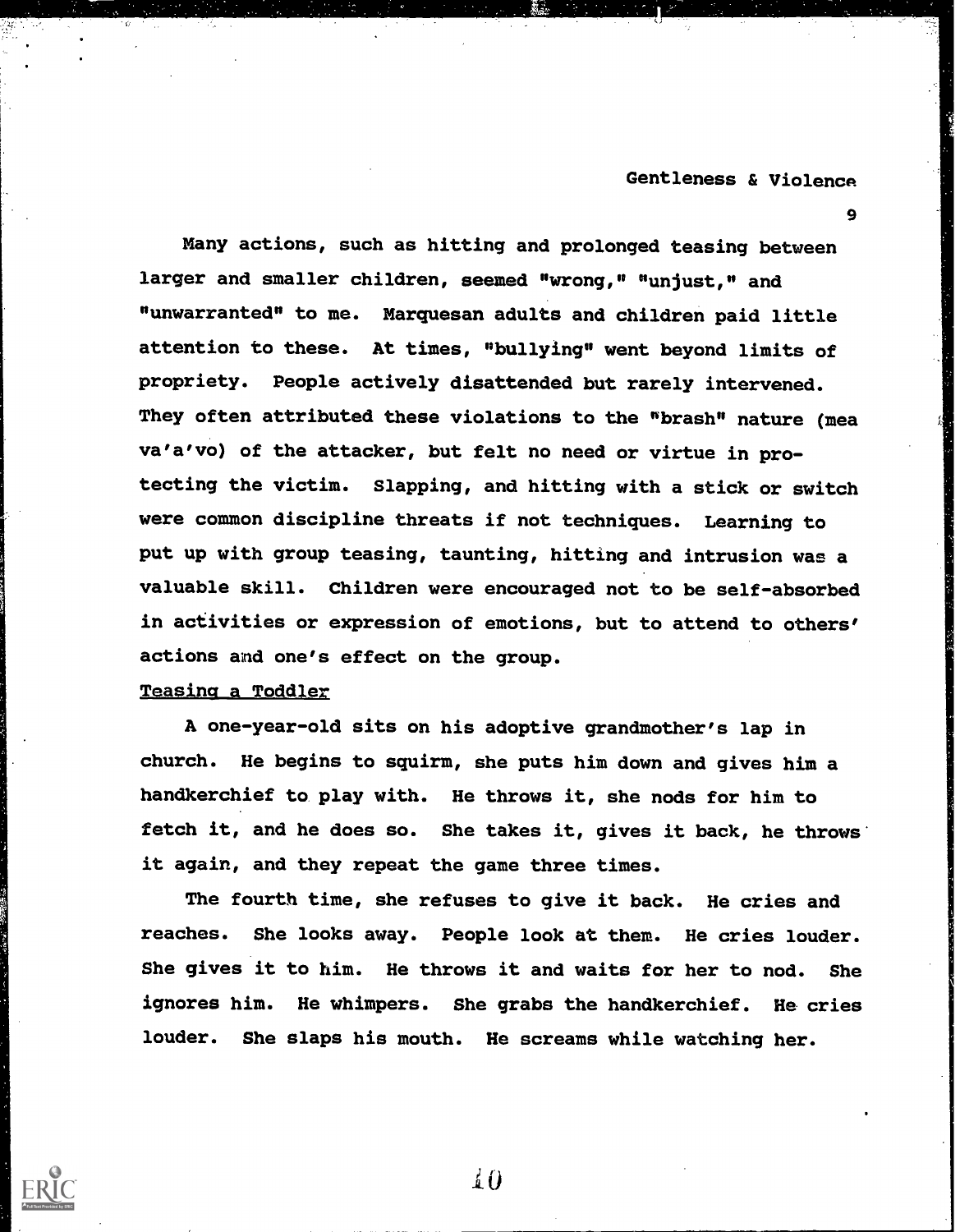10

She threatens to hit him. He looks down, plays with his bellybutton and cries softly. She gives him the handkerchief.

He throws it down in anger, looks at her and cries. She kicks him and her flip-flop flies into the aisle. Women look and cluck. She retrieves the flip-flop; he continues to cry and she spanks him with it. She nods to the handkerchief.

He looks at it a long while, picks it up and is about to fling it out of her reach, when she grabs it from behind. He screams furiously. Women turn around and look at the child and grandmother with disgust expressions. She ignores him for a moment, then slaps him with her flip flop. He throws himself on his stomach, screams and urinates. She sits him up and slaps his mouth.

He looks down, twists his hands, rubs his stomach and penis and cries more softly. Occasionally he looks up and cries louder, and she threatens to slap him. He looks down, cries more softly and plays with his belly-button. :Eventually she picks him up and slams him onto her lap. He leans against her and cries softly.

### Hitting a Toddler for "Accidentally" Falling

A plane flies overhead and children jump up and down and yell "avion, avion." Stephanie, 2.5, is standing on the wall. She looks up and falls off, into the stream bed - a 3 to 4' drop. Tive (4) notices this, calls to Stephanie's sis er and points.

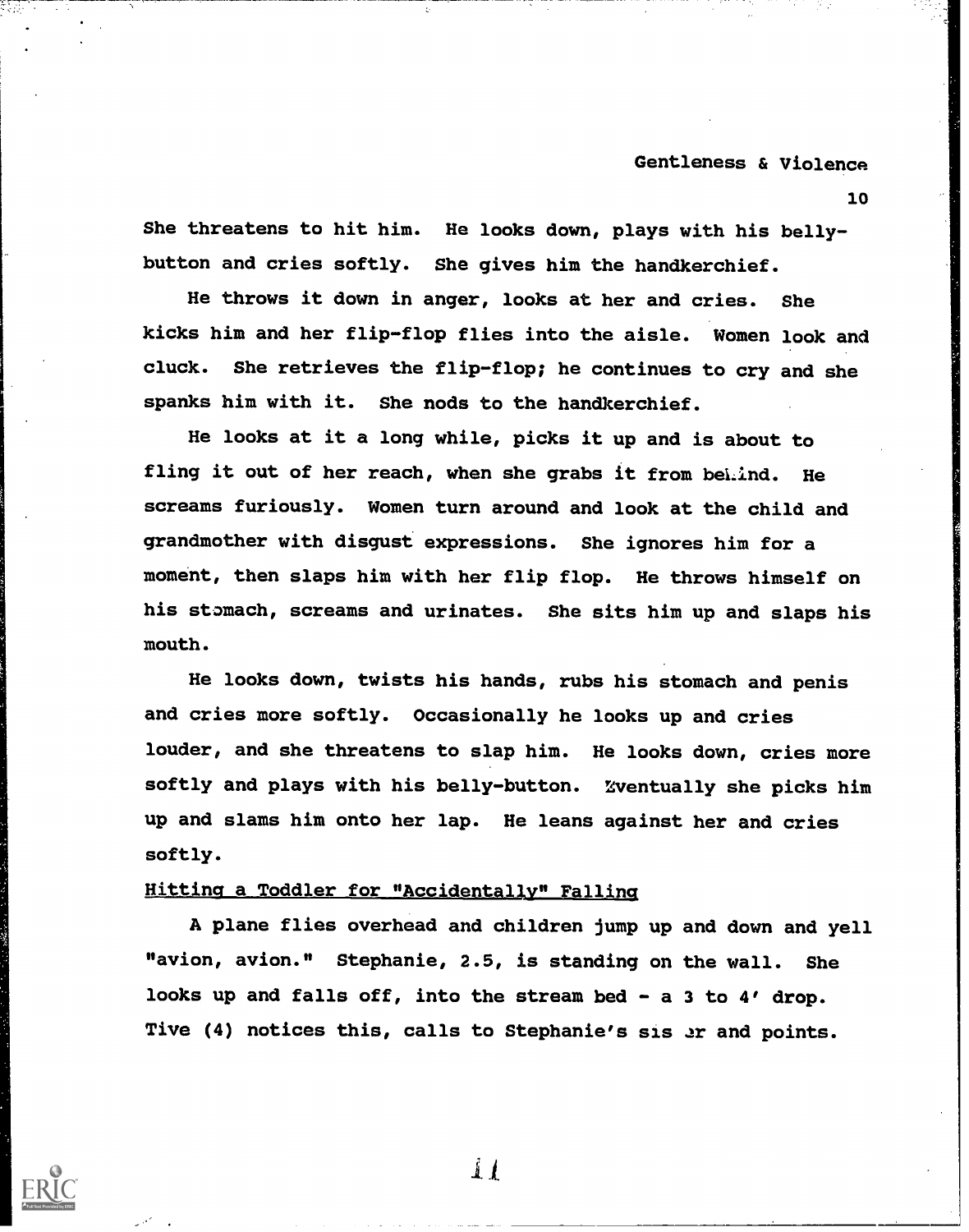11

Children stop yelling and watch silently until she sits and begins to cry. Then they jeer, point, chant "Ste-pha-die-Stepha-nie" and laugh. Her 9-year-old sister climbs down, yanks her to a standing position and slaps her. Tive picks up a rock and threatens to heave it at her. Stephanie screams louder and tries to crouch. Her sister makes her stand and says "tuitui" (noise) with disgust. She takes her home.

## Disrupting Another Child's Play

A group of preschool-aged children pretend to load and unload a dry-dccked boat. Pota, 3, carefully carries a coconut shell full of water to wash down the deck. Justin, 4, runs up to him, knocks this out of his hand and continues to "unload" the boat. Pota startles and begins to crouch to cry. Justin "lifts" him up, pats his head and gives him a drum to carry. Pota turns to this to play.

### Tormenting an Outsider

Tamara, 6, is the youngest child at the boarding school. She came, two weeks ago, to live in this group of 50 girls, who are 9 to 15 years old. Her valley has no elementary school, since it is inhabited only by one family. She is called "pepe" and "kaiu toiki" (small child) by the girls. The surveillant feels she is too young to be at the school. Her brother, 10, and sister, 9, do not play with her or protect her. She spends most of the time

,2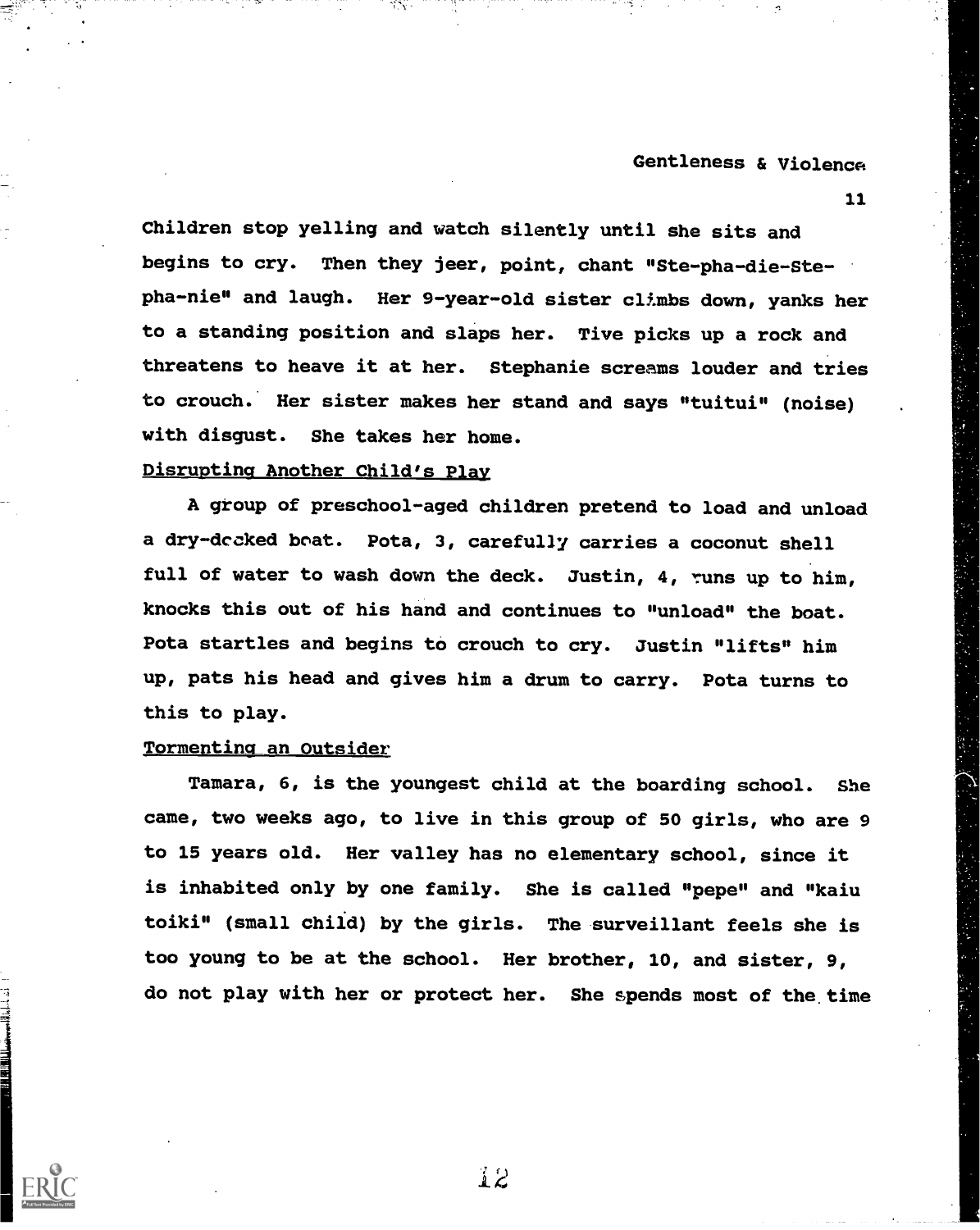12

alone, playing with small objects and not looking up. She even swims alone. The girls frequently tease her until she cries.

Angel, 10, twists Tamara's wrist to make "burn" marks. She laughs at first, but Angel continues this for a long time. She begins to pull away and crouch to cry. Angel drops her hand in disgust, says "pepe koe" (you're a baby) and walks away. The surveillant tells her to make her stand. Angel yanks her to a standing position. Tamara tries to crouch, but eventually stands, cries softly and moves away to play alone.

Mitara, 11, runs up to Tamara, calls her name, then dashes away. Tamara brightens and chases her. Mitara repeats this 8 times, jeering that Tamara doesn't know how to run. Tamara quits and begins to cry. Mitara looks at her in disgust, calls her a baby and walks away.

Two weeks later, Mina, 10, is talking to me near the sea. Tamara walks by with kin from the valley. The "internat" school girls stop and stare at her. Mina explains that the director has taken her out of school for a vacation. When I ask why, she says "because we beat her up."

One night when the surveillant had gone out, Tamara cried in her bunk for a long time. The girls couldn't sleep and begun to hit her to make her stop. She cried louder and they continued to hit her. The surveillant for the boys' group heard the screaming and stopped them.



 $\overline{1}$   $\overline{3}$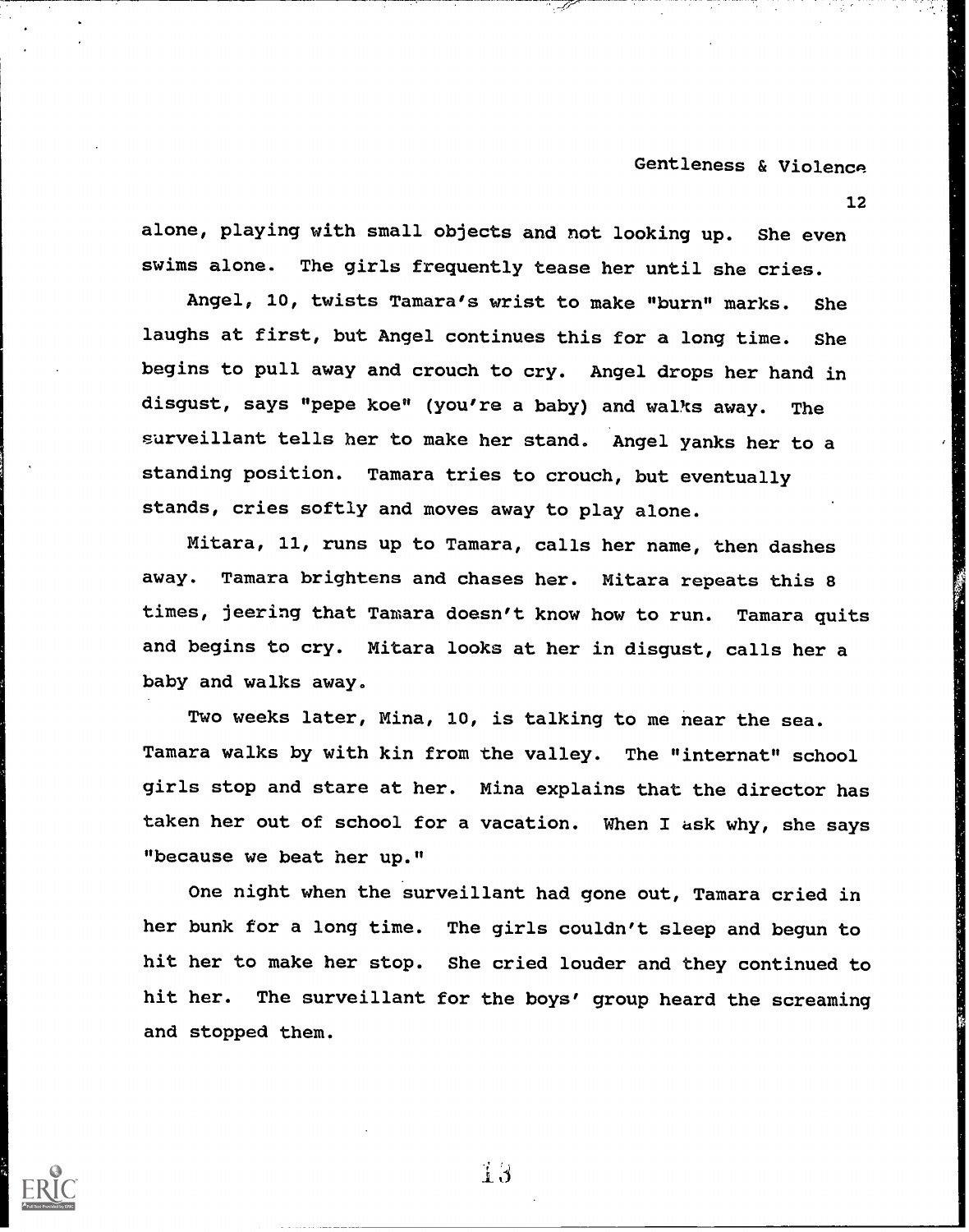13

When I ask why then kept hitting her, Mina says because she is "putui" (deaf/doesn't listen), "hauhau" (Lad) and a baby. She also had a lot of lice which she gave to everyone else. Younger children as "fall guys"

 $y = -$ 

A group of boys (10 or 11 years old) wrestle. Miro, 10, loses a match when he falls in a pile of horse manure. They all laugh, point and jeer. He wipes off his hand, picks up a mango peel, grabs Fara, 6, and rubs his face with it. Fara shields his face and begins to cry. Miro laughs, pushes him away and tells him to go home (a hiti!). Fara backs off and wipes his face with leaves.

Two minutes later, Miro returns, grabs Fara by the neck and makes him smell his hand, which had landed in the manure. Fala begins to cry and is again told to go home. His friend stands next to him, looking away. They move to the periphery of the area.

Miro returns and Fara winces. He grabs his shirt and throws a roach down it. Fara yells and starts to cry. Miro picks up the roach and throws it down his shirt again. Fara crouches and cries. Miro repeats this three times. Other boys watch and laugh. The friend stands by, but looks away. Miro shoves Fara over and tells him to go home ("a hiti io he ha'e!"). Attacking an Outsider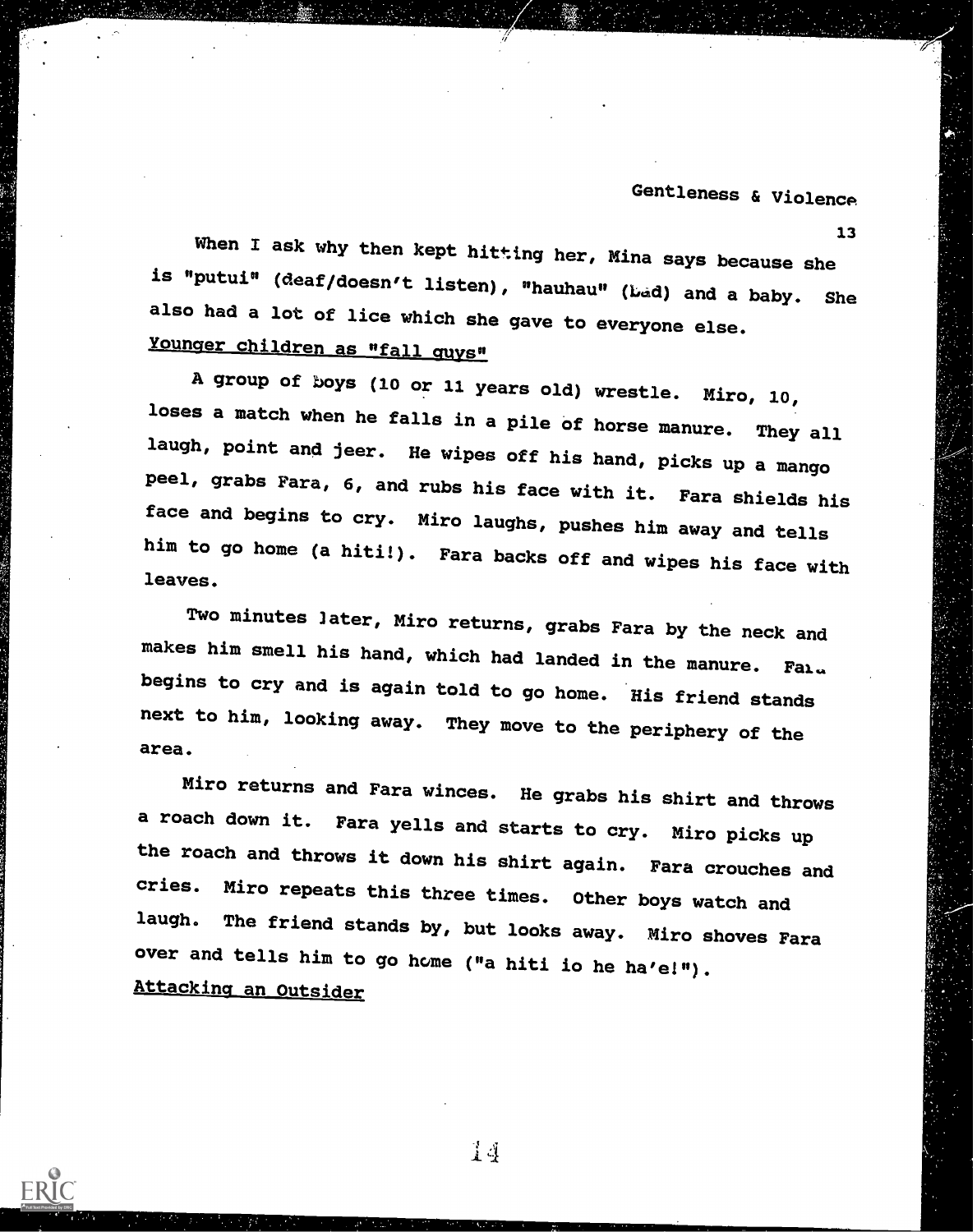14

Twenty boys from the internat play soccer on the field by the sea. An "extern" boy from the valley runs along the road, flying a hand-made kite. Sake, 14, picks up a rock, chases him and throws it at the kite. Five other boys join in. They pelt the kit until it falls, then rip it up and break the sticks. They return to playing soccer. The boy picks up the sticks and paper, crouches on the road and cries.

# An Outsider's Defense is His Offense

A 9-year-old from Ua Huka is temporarily staying with his older sister in this valley on 'Ua Pou. On his first day he goes down to play in the sea. Children stop, stare at him and chant "U-a-Hu-ka-U-a-Hu-ka!" He turns and yells, "E ABA!" (What (do you want)?) He walks up to a boy and tries to grab his surf board. The boy grabs it back and turns away. He walks up to a group making a sand castle on a board. He yanks the board out from under it, then throws it down. The boys look away. He walks to the edge of the water, holds his genitals and yells "E aha ta koe?" at anyone who looks at him. He goes up to a small girl and splashes her. Children look away, silently. He goes up to the boats, climbs into one and yells "E aha ta koe?" at anyone who looks at him. An older boy goes over and talks with him. An adult goes and tells him not to sit in the boat. The two boys go off and dig in the sand.

A 16-year-old Torments a 10-year-old



I 5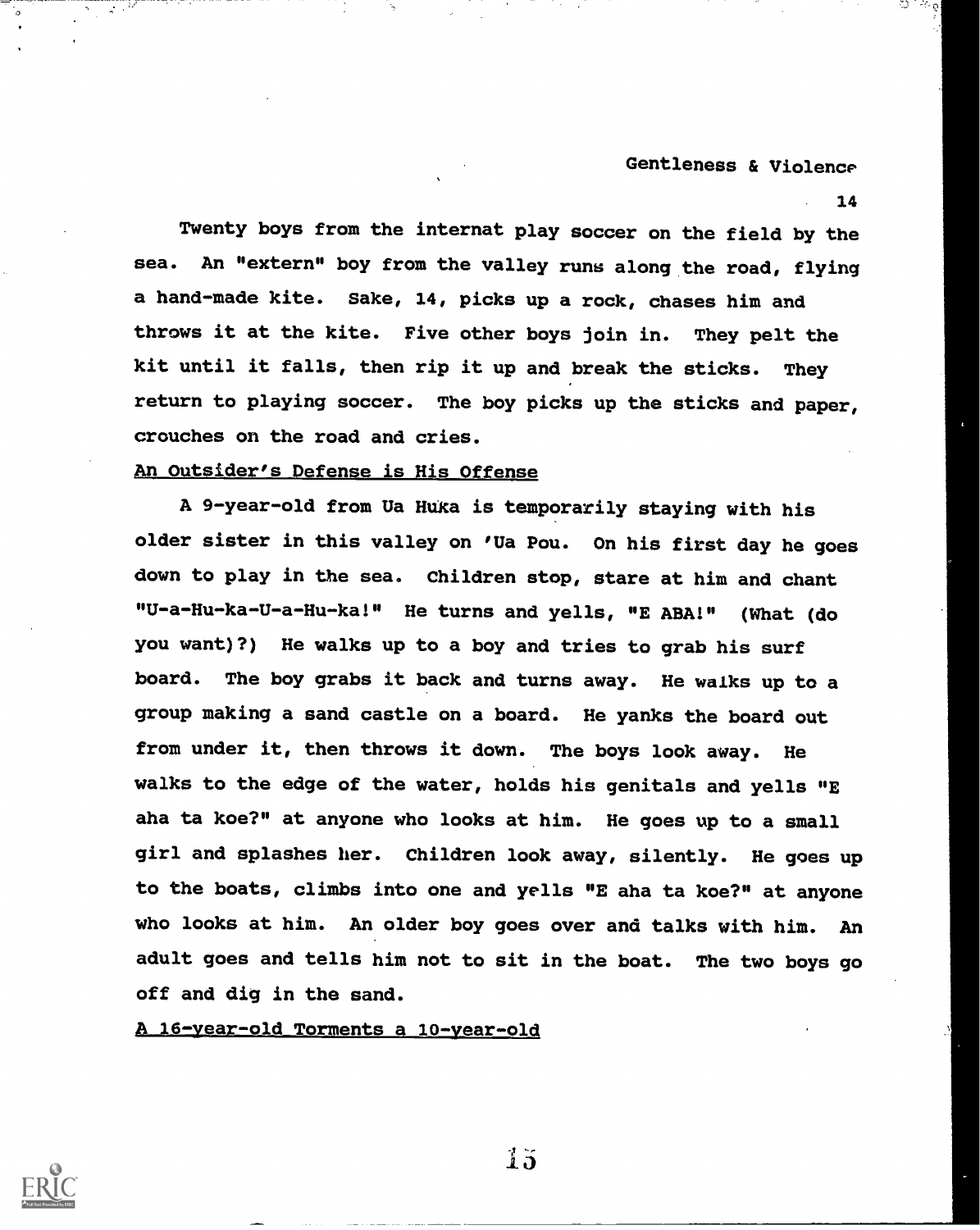lb

Six boys, close neighbors, sit together on the wall in a public area. Ira (16) and Sake (14) are brothers; as are Nora (14), Kapiri (11) and Reza (10). William (12) lives next door.

Kapiri (11) slaps Reza (10) lightly, but repeatedly until he shields his face and 'ries. Kapiri laughs, ruffles his hair and stops. Reza cries softly. Noro (12) tosses a pebble at him and says, "silence". He stops crying. Kapiri leaves.

Ara (16) takes his place. He repeatedly thumps Reza on the chest with one hand, the back with the other. After a while, Reza looks down and starts to cry. William and Noro laugh. Ara keeps it up and Reza cries louder. Ara stops. William moves closer to tease Reza, but Ara throws a stone at him. William mock-wails and pretends to fall off he wall.

Ara starts thumping Reza again. He pulls off his rubber bracelets and breaks one. He orders Reza to hold out his arm so that he can put them back on. He puts them on but twists them twice as tight, cutting the circulation. Reza winces. Noro asks Reza for one, and Ara drops his wrist.

Ara jumps off the wall and runs up to Sokorote (10) who is dribbling a plastic bottle. He says "a tuku" (give it). Sokorote laughs, grabs the bottle and runs. Ara throws a stone, which misses, then throws another which connects. Sokorote stops abruptly and looks stunned. Children look away. He shies away to play by himself.

 $\mathbf{10}$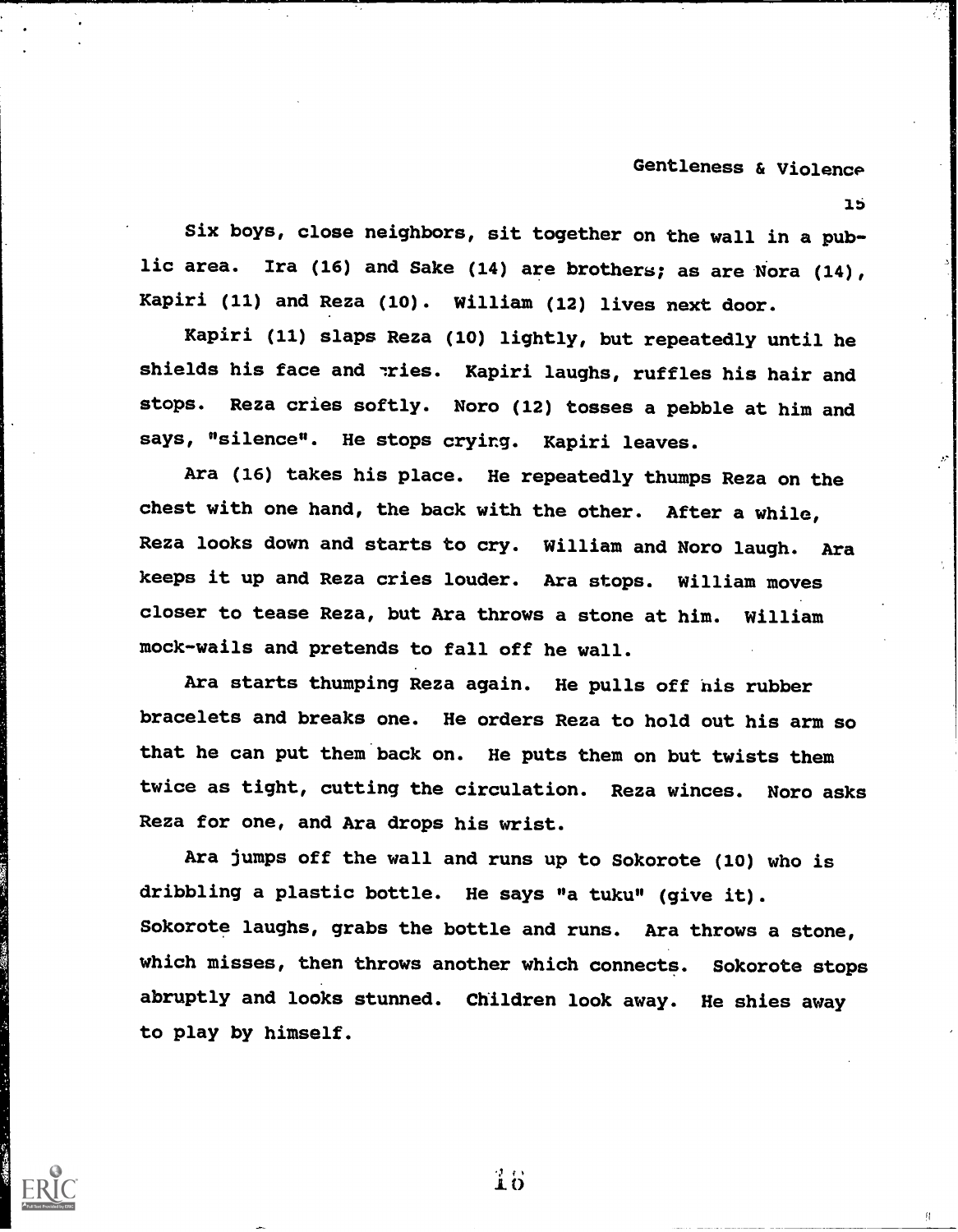16

Ara chases him and pins him against the bridge. He punches him in the stomach. Sokorote laughs, pulls his hair and breaks away.

Children call "Ara" and tell him that Reza has said "hiamos" (sleep). Ara runs up to him and threatens to hit him with a rock. Reza runs 20' then stops. Ara brings him back, sits him down and puts his legs across his lap. He holds his hands and makes him hit himself on the face. He orders him to say "puaka" (pig). Reza tries to look down. Ara yanks his head up, grabs his hands again and makes him hit himself. Noro and Kapiri look away. William watches silently.

After 3 or 4 minutes, Reza says "puaka" softly. Ara says, "say it again," and continues to make him hit himself. After another minute or so, Reza begins to cry. Ara says, "E voira!", drops his hands and leaves.

A few minutes later, children tell Aza that Reza has said "hiamoe" again. Ara returns, calls to Sake (14) and they drag Reza behind the tree. They poke him with a stick and he screams. Noro winces and looks away. Kapiri covers his face.

Leo, a large man who is William's adopted father, appers with a stick. William yelps, leaps off the wall and runs, crying. Children laugh at him. Leo motions to him with the stick to go upland, home.

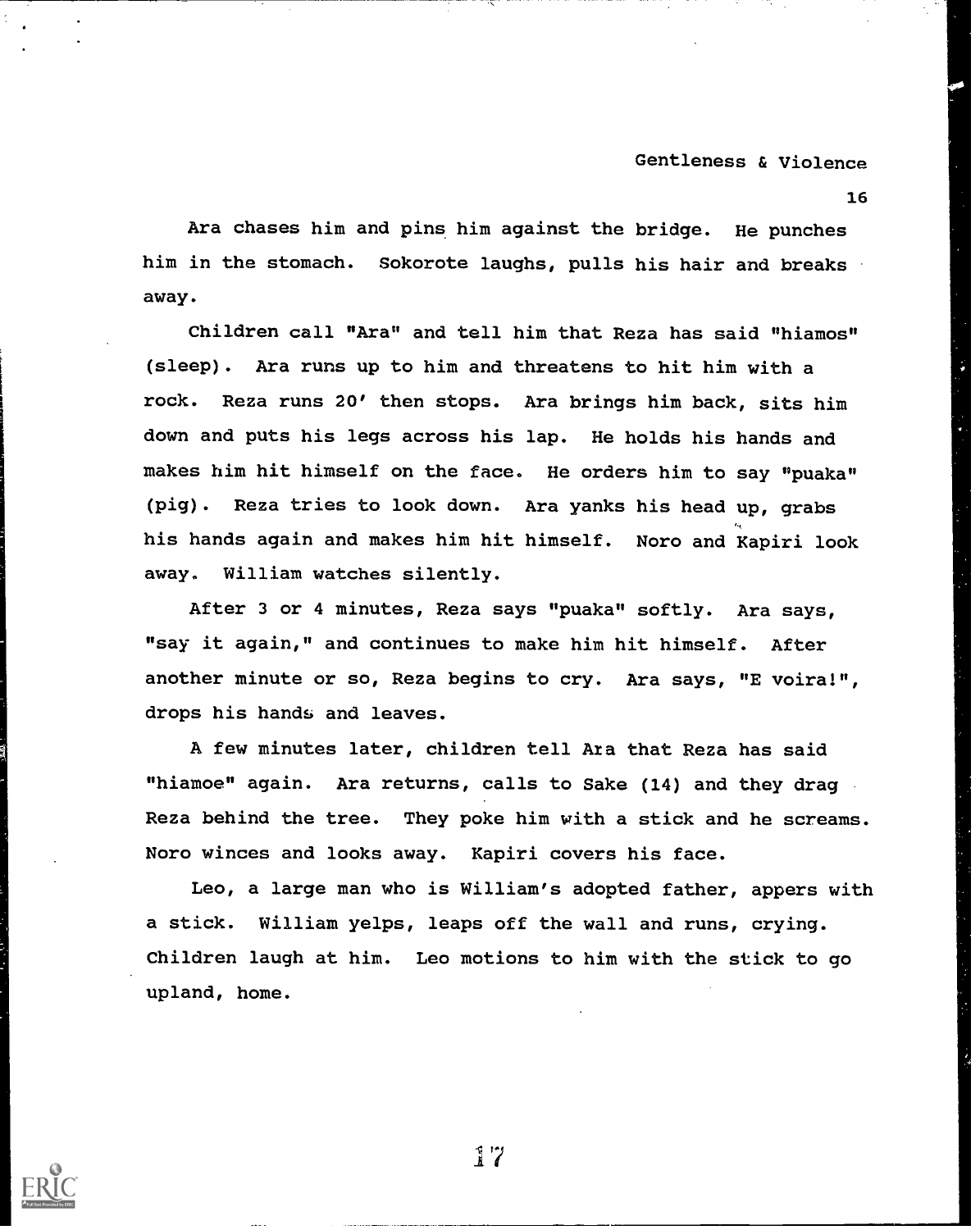17

Leo walks up the path to the tree. Ara and Sake slink away. Reza remains in a crouch, crying. Leo hits him three times with the stick, tells him to go home, and walks away. Reza rocks and sobs quietly. Noro returns and sits nearby, but looks away. Teasing by an Adult

C., 35, the surveillant for the boys at the internat, orders a group of girls to make a place for him in their game of passthe-coconut. This resembles "hot potato" in which an object is tossed from person to person in a circle, as quickly as possible. Rather than to sing the heavy, unhusked coconut, however, C. throws it at the bare feet of the girl next to him. She jumps and he laughs. The continue to play, nervously, for two minutes, and he repeats this each time. Finally, on Mina's signal, they begin to drop out of the circle, until he's left alone. He heaves it one more time, scowls at them and walks away. Incidents Which Marauesans Felt Were "Not Right" and "Bad"

Some events, which seemed unusual and awkward to me, but no more unjust than others, upset Marquesans a great deal. These were said to be "bad" (hauhau), and "not right" (a'i hei), and were the topics of criticism for long periods, if not of direct action against the violator.

### One Parent Punishes the Children of Others

Children often play in the teacher's dry-docked boat. They jump up and down in it; raise and lower the motor; play with the

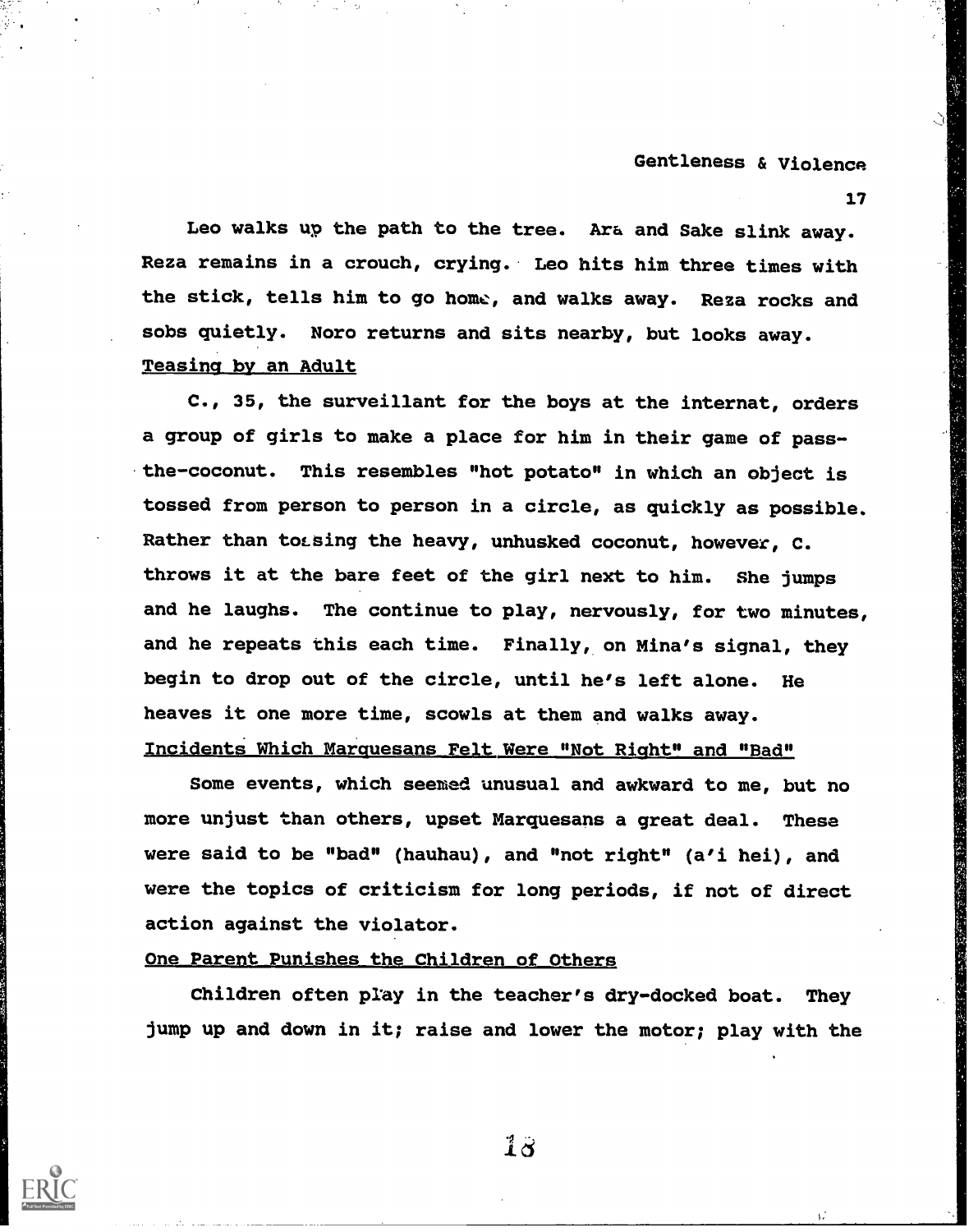18

switches; turn the propeller; sit on the windshield and throw rocks from the wall into it. At one time a mesh fence surrounded the boat house and they couldn't play in it, but this has been knocked down.

During the July Festival, people are constantly in the boatramp area, greeting or sending off visitors, and children play constantly in the boat. Adults shoo them out, but they return. On this day, a boy steps on the tail-light and it breaks off. He begins to take it, but another tells him to leave it. The teacher watches from across the courtyard.

Atanasi, 6, sees this father approach with a stick. He leaps out of the boat, yelling, "e kere" (will hit). The teacher picks up a smaller switch and children leap out of the boat. He says "a mai" (come). Adults and older children in the area fall silent and stare.

Zacharia, 10, who had not played in the boat, goes first and gets switched three times. He crouches and cries quietly afterwards. Adults look away. The other children follow, saying "titahi" (another) and "hakaua" (again) to the next in line. Girls and small children are hit lightly, once. Atanasi is hit hardest of all. The switching leaves welts.

When the punishment is finished, the children look away, out to sea, or down at the ground. After a few minutes, they begin to compare welts. Older siblings come over and inspect their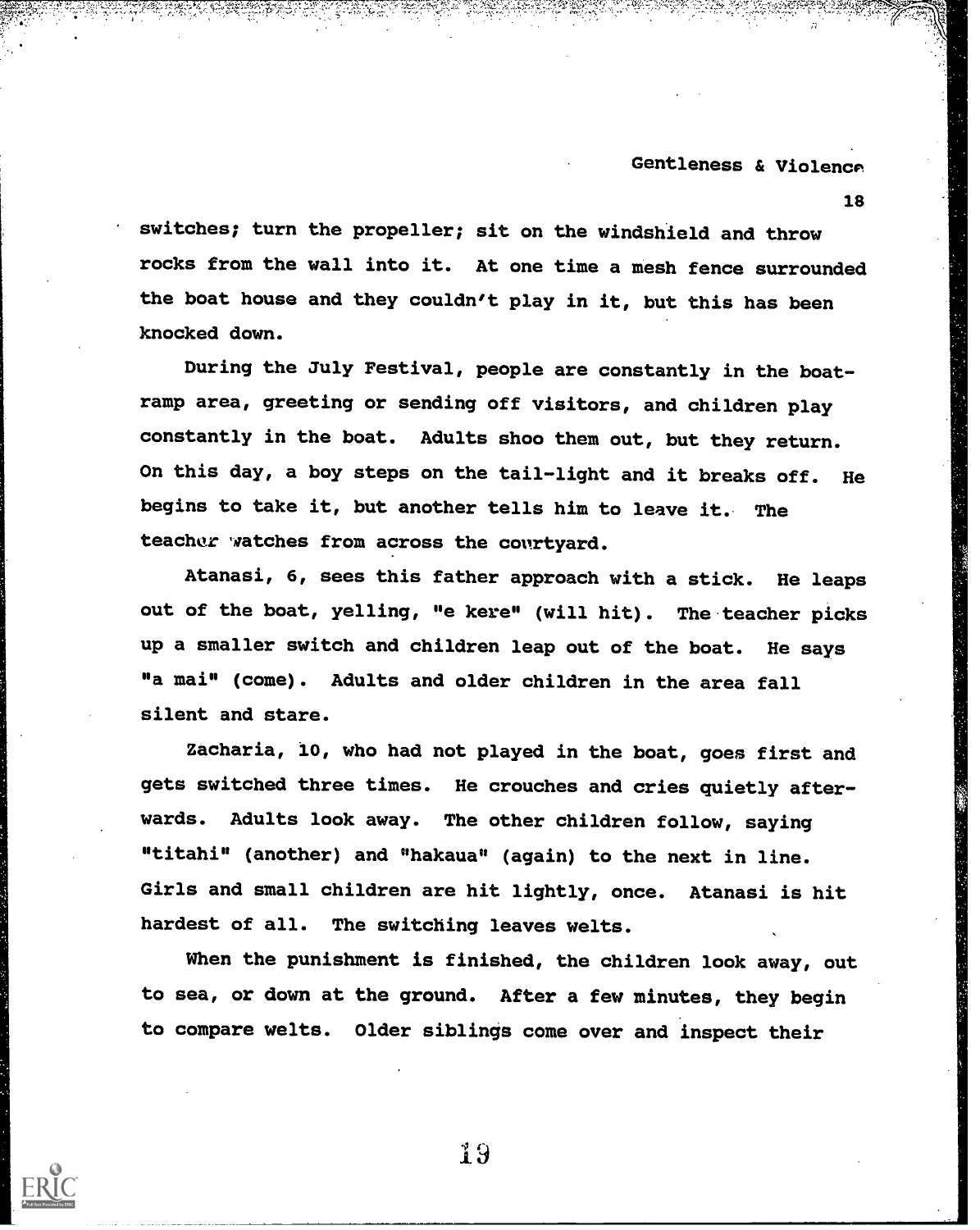19

welts, with serious expressions. They go off, upland, apparently to report to parents.

After a while, the whipped children join arms and start singing a French spelling song, which they normally sing only in school. They sing loudly, in a mocking tone, and edge over toward the area where the teacher is talking to a friend. When he scowls at them, they laugh and scatter.

Then they play chase, enticing each other closer and closer to the teacher. The person tagged is called the teacher's name.

The next day at the bake-shed several adults state that this was not "kanahau," that the children were not his to hit. Discussion centers on the fact, however, that he is the school teacher, and must be able to control the children. No mention is made of the children's actions which I saw as eliciting such a response.

### A White Person Hits a Marquesan Child

The French director of the internat was transferred from the island when ho slapped a 14-year-old and implied that Marquesans tend to lie as part of their natures. Kapiri was suspected of stealing, but refused to admit to this or to tell on others. The director insinuated that Marquesans lie and Kapiri shoved him. He lost his temper and slapped him.

The other 100 children quickly heard of the incident from the surveillant who was enraged. According to one 10-year-old girl,



 $2i$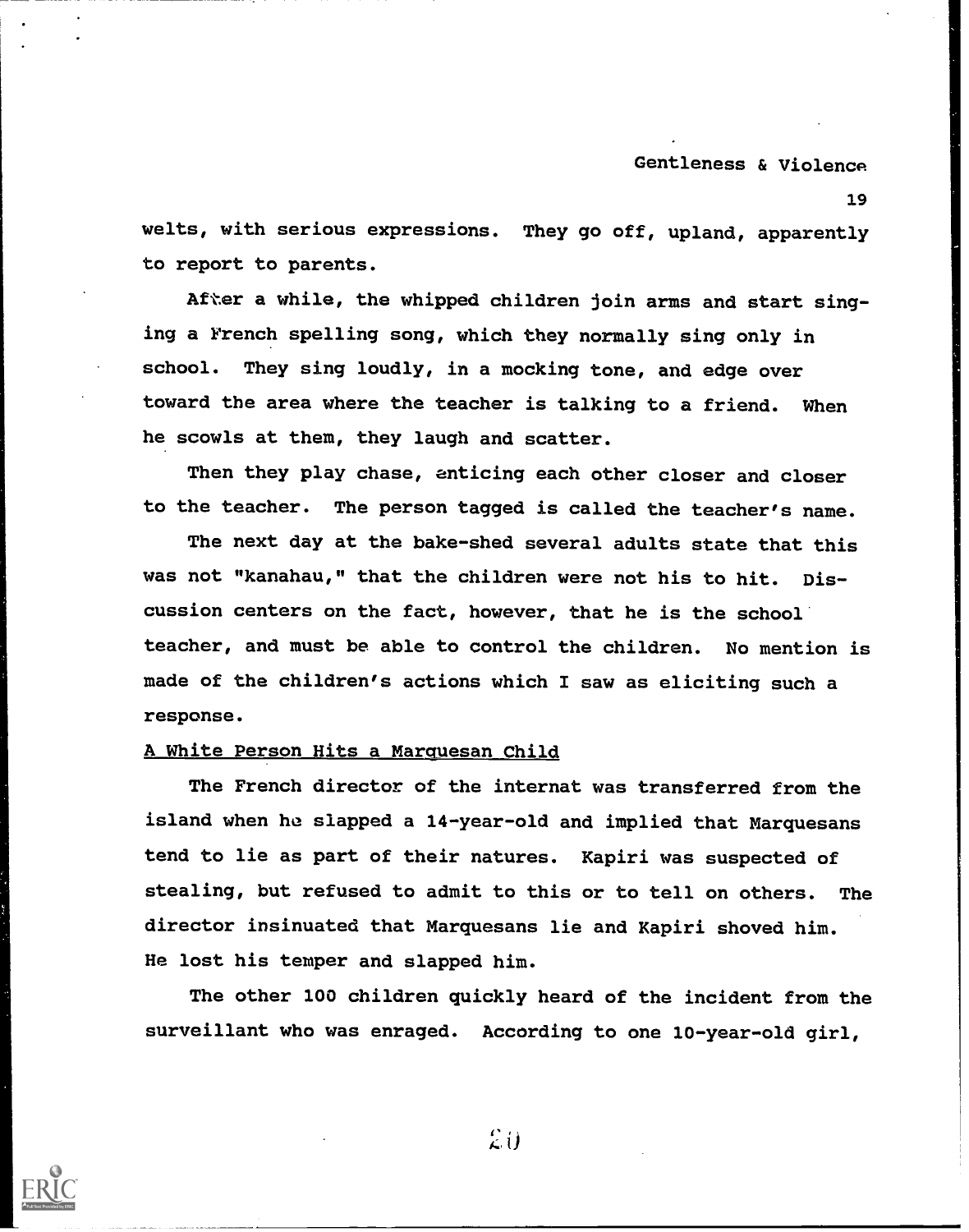20

they all sat and cried (mea ue matou paotu; mea ue; mea ue). The surveillants (including C. who was frequently rough with the children) sat and cried as well. Parents were enraged and went immediately to the police. Kapiri was considered to be a very good boy (mea meitai oko), but this was rarely mentioned in discussions. Talk focused on the fact that the director was white. If he had been Polynesean, one man said, he would not just be transferred, but would be barred from directing again. Many parents knew that C. was rough with the children, but some said that this was a very different case.

# Reactions to Pictures Involving Conflict

I asked 8 children from one valley (9 to 14 years old) to make up stories about the pictures below, and others. Striking features of their stories about conflict scenes were:

- 1) The children focused on the visible details of these pictures more than they did for other pictures. They were less fluent in imagining unpictured happenings. Their stories tended to be very short and descriptive, or long descriptions of peripheral features, or long repetitions of the same exchange. They seemed to avoid the topic of conflict.
- 2) Six of the 8 stories kept the boys at the threat stage of the fight, without proceeding to a physical fight.

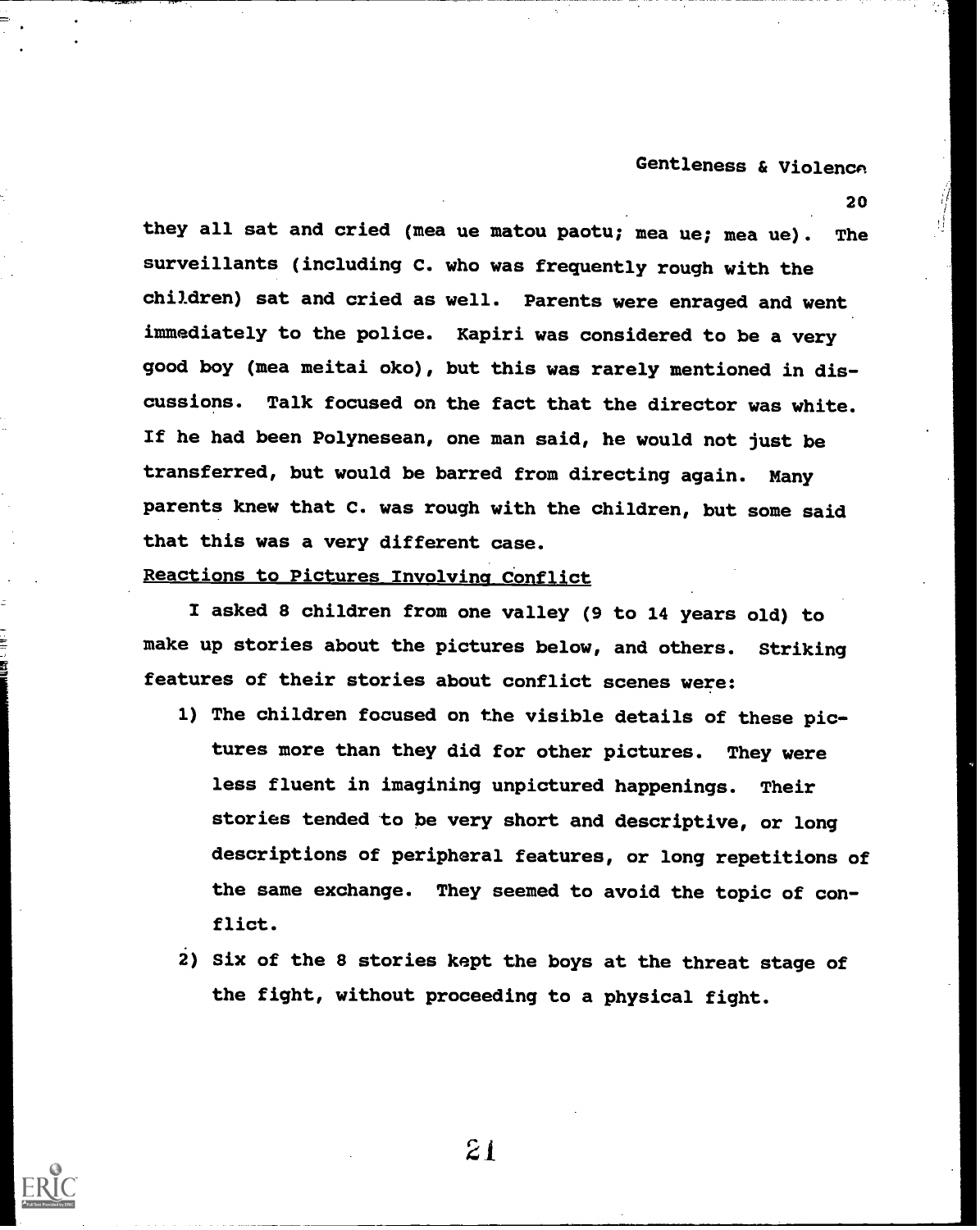23.

- 3) In the two stories involving physical fights, children skipped over the fight itself to describe the aftermath in detail - such as describing how the boy cared for his wounds.
- 4) In these stories, most arguments were caused when one boy "put down" (hakapapa) the other, or threatened him in some way. In two cases, the boy on the right stole something, and the other was correcting him.
- 5) In half the stories, the argument failed to lead to a fight because the boys were brothers, adoptive brothers or cousins. (In this valley, children were first cousins to most others).
- 6) In half the stories the argument ended when the boy on the right admitted he was weaker than the other, and agreed not to threaten him again if he didn't want to fight.
- 7) Negotiations and techniques cited to postpone or avoid physical fighting were imaginative as indicated in the following excerpts.

### Focus on the details

(Suzanne)

These children are about to fight. This boy grabs the shirt of the other. He tries to push off his hand.

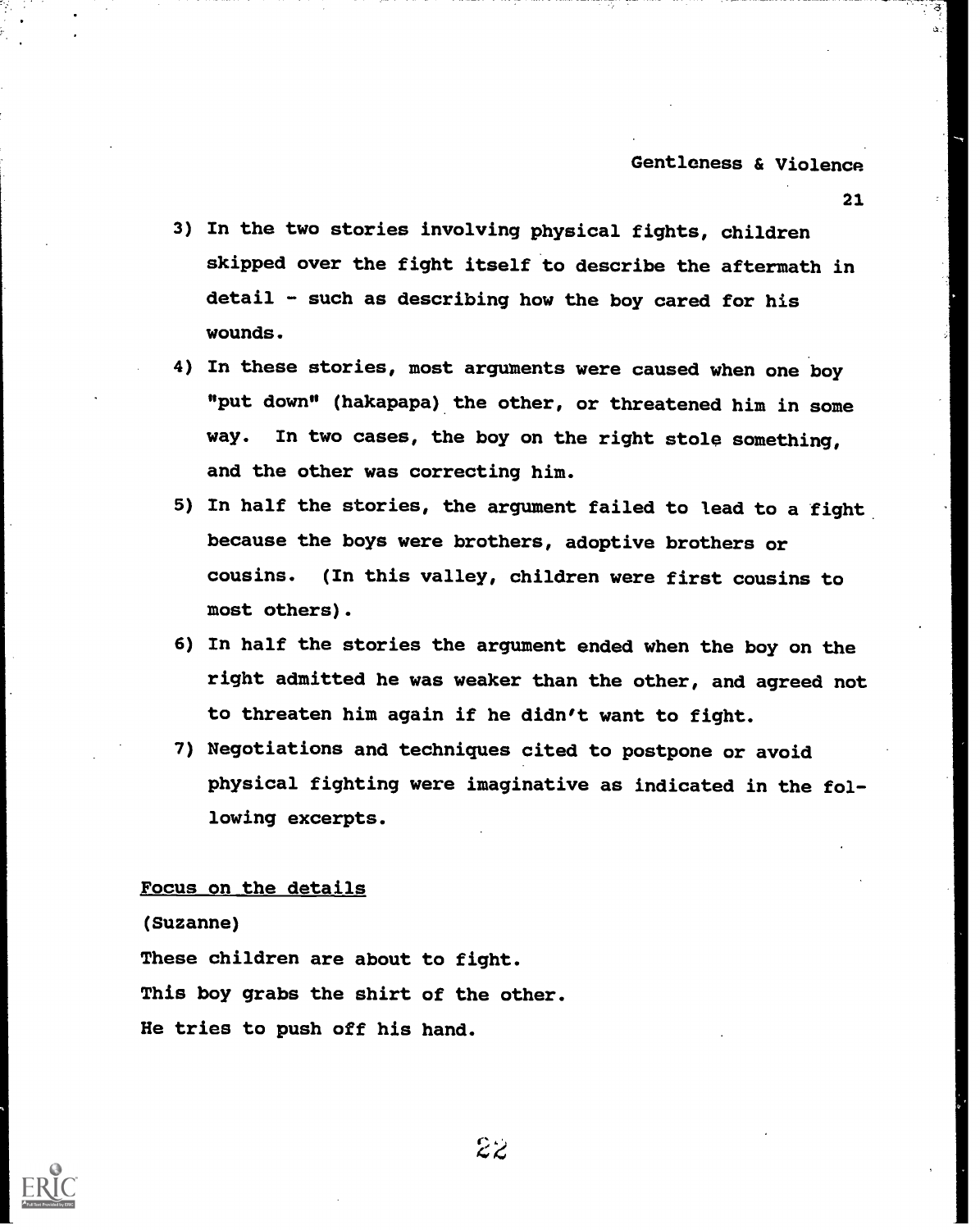22

They fight. This boy cries. (She looks around a long time.) (I ask: 'Why are they fighting?") Maybe because he stole something from this boy (on left). That's the reason. It's their fault that they fight. This boy cries because it hurts (on right). This boy gets very mad at the other. Because he won't say what he stole. That's the reason. (She looks around a long time). Their jackets are shiny. With long pants. This boy has brown hair. This boy had black hair. This boy with brown hair has a tee-shirt on underneath. This boy with black hair, I don't know (what he has on underneath). Because his jacket isn't open... Prolonged period of mutual threat (Era) These boys are about to fight. This one's a coward. This one's strong (on left).

This one's afraid.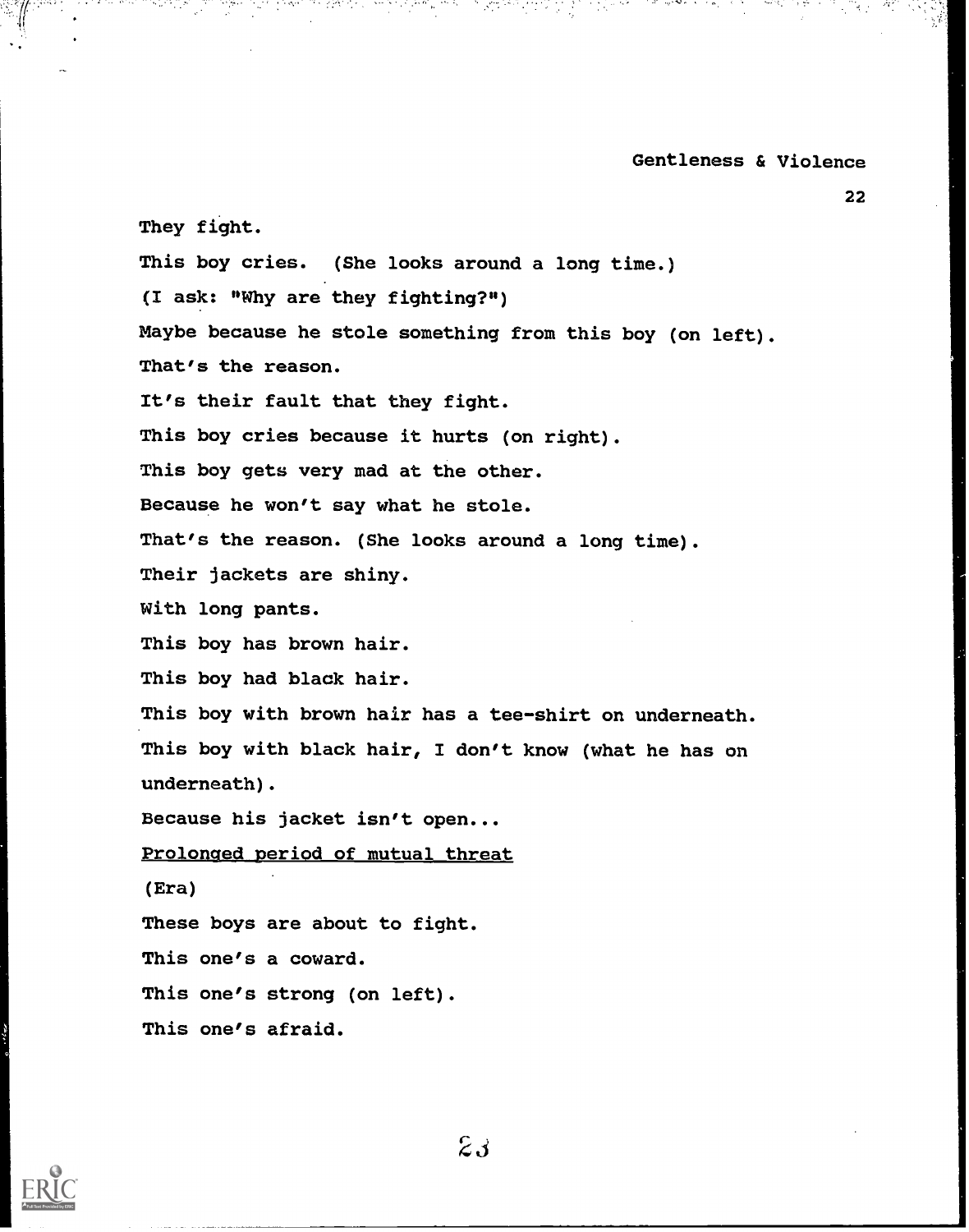23 This one's furious. This one (on right) says, "Don't fight; there's no reason." Left: I'm going to fight. Right: Don't threaten me. Left: I'm not threatening you. No uay. Right: You'll cry if you fight me. Left: Sure! Right: Don't. Left: I'll fight and kill (you). Right: Don't. If you do, I'll tell our (exclusive) father. Left: I'm not afraid. Right: You'll fight our father? Left: Our father will fight you. Right: Our father will tell the policeman. Left: Tell the policeman. Right: What? He'll imprison your father until he's dead. Left: No matter, he'll die. It's up to me to fight. I'm strong. Right: Not likely. Left: Yes, indeed. Right: Fight me. Left: You want that? Right: No. Left: You put me down. Right: No I didn't.

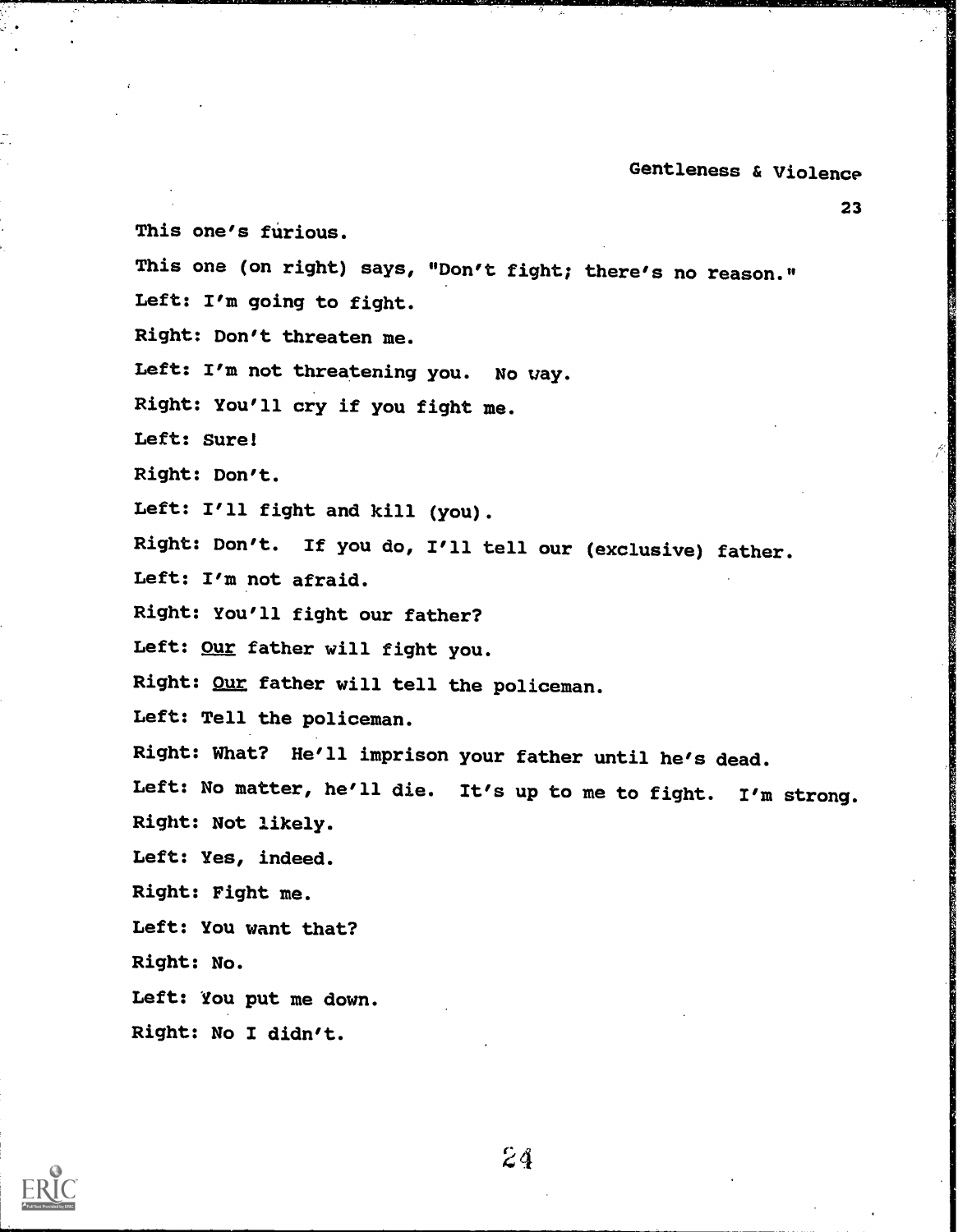24

Left: Yes you did. Right: Tell on me! ... (12 exchanges later) Left: I'll rip out your hair. Right: Rip it out! Left: No way. Right: Fight me. Left: I don't hit (people) in the stomach. Right: Hit ma in the stomach. They fight when they finish discussing. The end. Focus on the aftermath (Tahia) ...Later, they fight again. This boy runs to his house. He cries. The other boy hit him in the face. He is ashamed. The other was mad. He told him to "Go home, I'm about to get mad at you." He goes home. His mother hits him. He cries on and on. Blood runs out of his mouth. He goes to wash it off.



 $25<sub>o</sub>$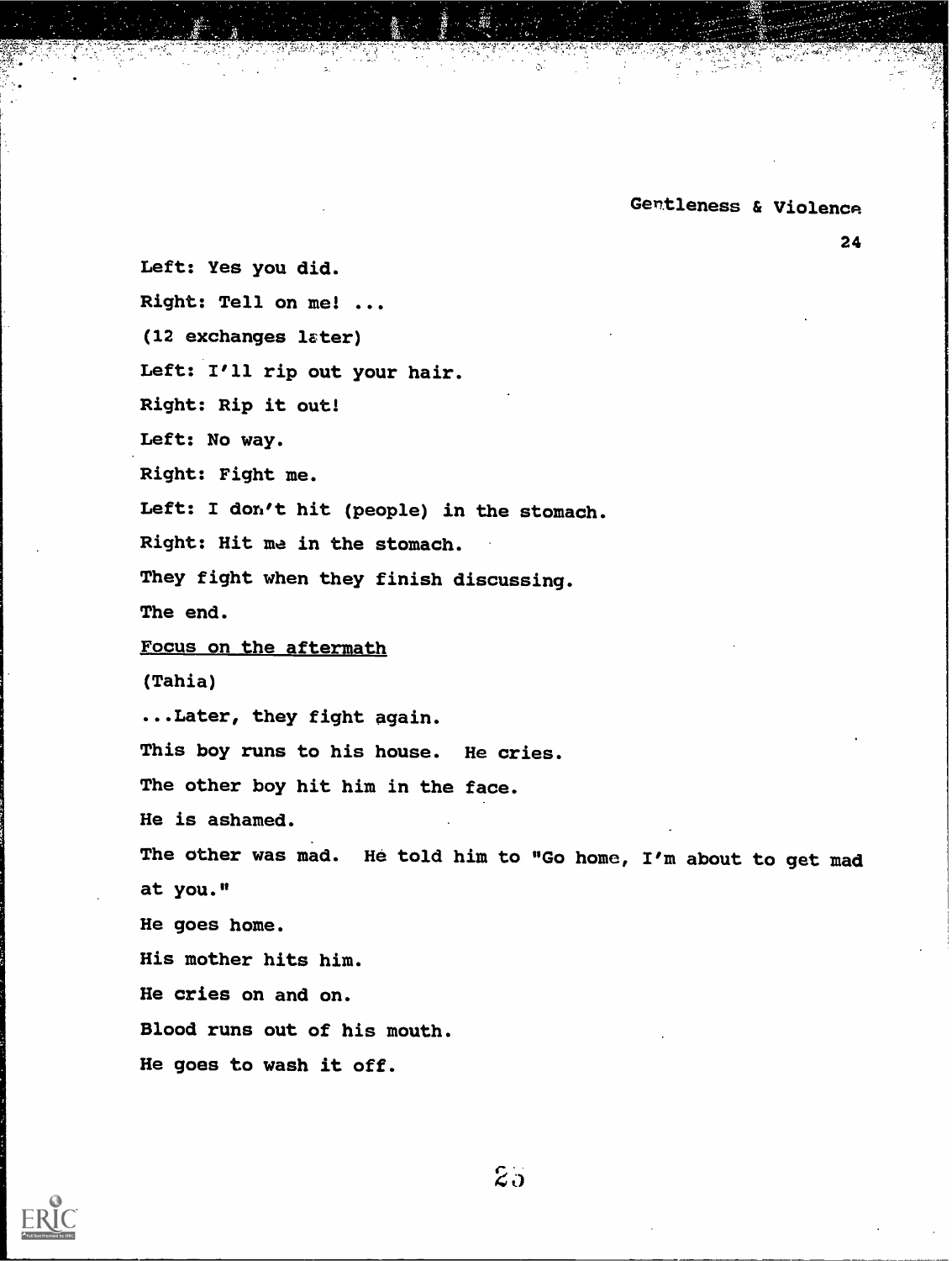25

Then they take him to the hospital. They wash off the blood and put on the bandage. He cries a lot. The infirmier bandages him. He goes home to sleep. When he wakes up his mouth is swollen. He takes it once again to the hospital. Then he goes back home. He eats and then goes to sleep. When he wakes up, he washes his face, feet and head. He doesn't wash his mouth. Because of the bandage the infirmier put on. He cries a lot that boy. The end.

Threats as fight elicitors

(Roger)

...Left: Do you want the arm?

Right: I don't want it. I lose to you. I'm weak. It's yours. Because you are strong. You want to fight. Let pass my threat (of before). You're a child if your talk is that you want to fight. You said to me before, "Fight!" (I say) "I lose." Left: You're truly a coward (weak). As you grow, you stay the same. I won't fight again with you because you'll cry. With me, you mustn't threaten me again. If you don't want to fight, you mustn't provoke me again.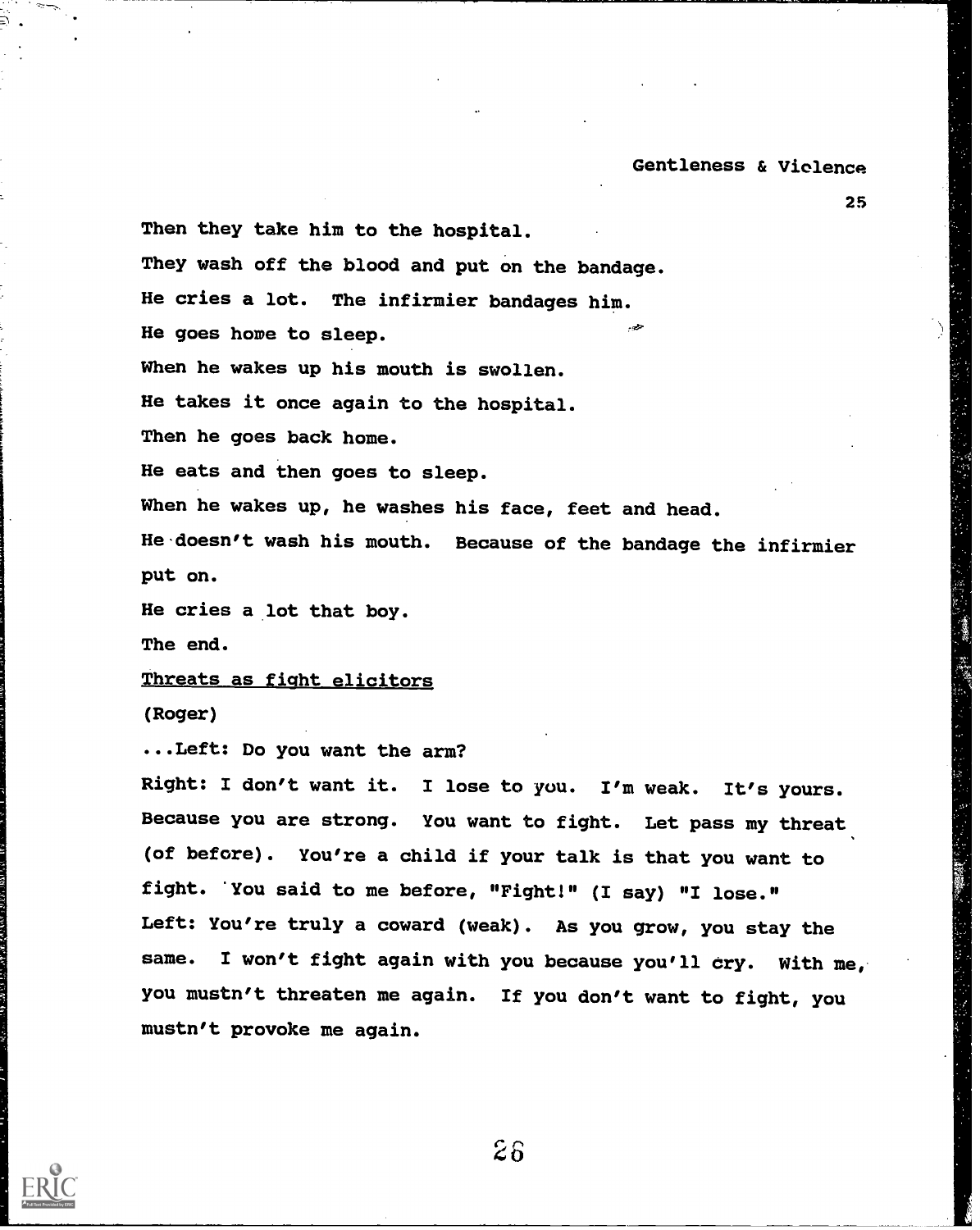26

The end. No fighting among kin (Suzanne) ...The boy with black hair said, "Don't fight!" The boy with brown hair really listened. He didn't want the boy with black hair to die. They were perhaps cousins. That may have been the reason. Later, the boy with brown hair "kaoha-ed" with the boy with black hair. From that "kaoha" the boy with black hair confessed truly his sin to his father and mother. The boy with brown hair had "kaoha-ed" him. From him came kaoha and he said (to the boy with brown hair), "I won't steal anymore." The boy with brown hair said, "Come up to my house and maybe eat

#### Summary:

a mango."

Violence is configured very differently in the Marquesas Islands. Children roughly test each other's abilities to stand up to hazing. When a child is able to put up with social teasing and unelicited attacks, others say the child has grown up and